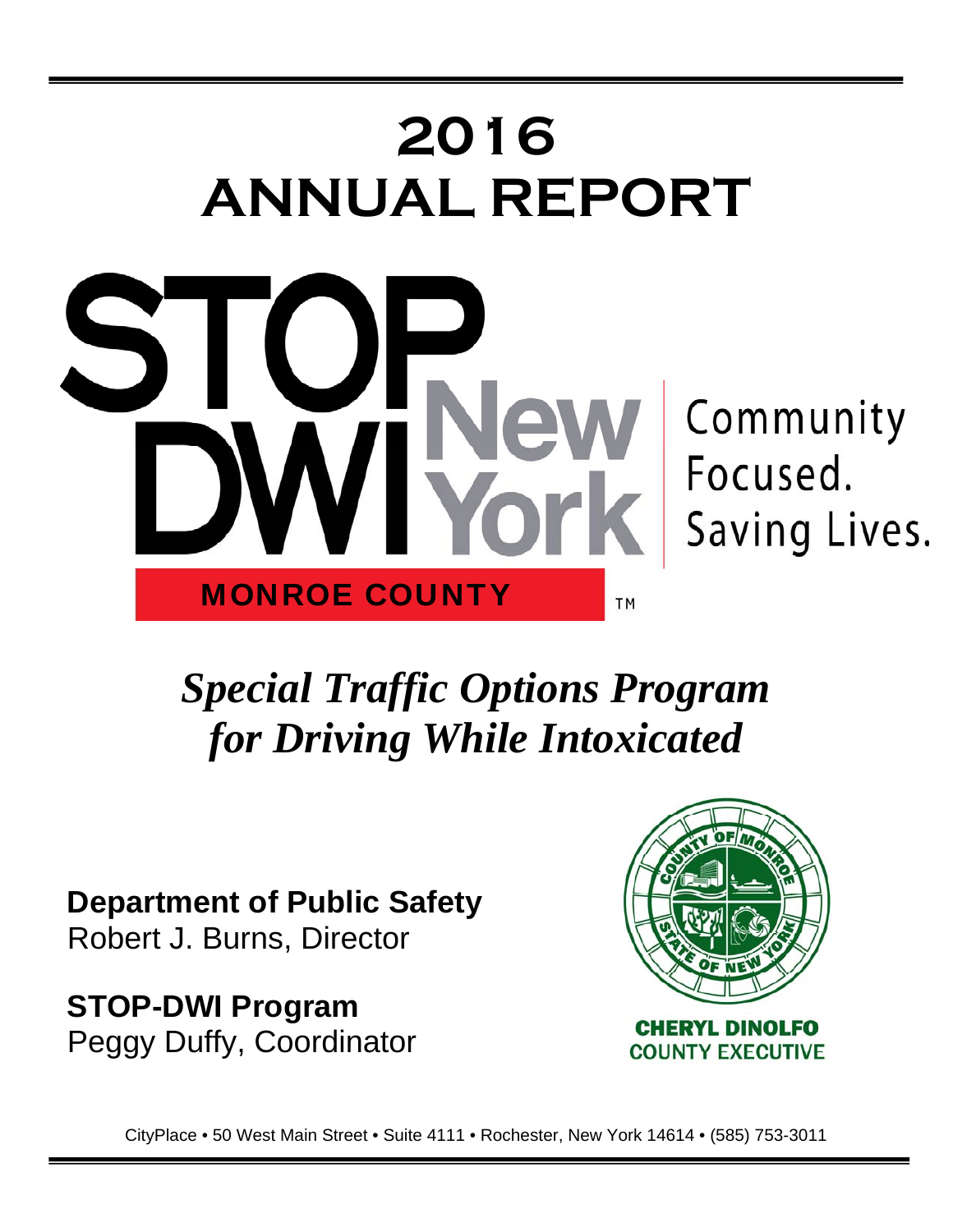

### **Office of the County Executive**

**Cheryl Dinolfo** *County Executive*

Dear Friends:

Monroe County remains fully committed to keeping our roads safe for travelers and families through aggressive DWI enforcement and prevention.

Together, the Monroe County Public Safety Department, Office of Probation, and STOP-DWI collaborate with the Sheriff's Office and other law enforcement agencies to discourage anyone from driving while intoxicated.

In 2016, local law enforcement agencies made 2,540 arrests due to intoxicated driving and driving under the influence of other substances. These arrests are a true testament to our community's commitment to combating DWI. Each and every arrest makes our roadways a little safer.

The pain and anguish that DWI victims suffer can last a lifetime. Through the Monroe County Victims Resource Center, victims are able to seek the assistance and support they need to help cope with tragedy. Additionally, the County's STOP-DWI Education Program remains an effective tool in the prevention and education of the harmful impacts caused by driving while intoxicated.

Despite all of our progress, it is important to always remember that every person with a driver's license has the opportunity to make this community a safer and better place by choosing not to drink and drive.

Sincerely,

Chery**Dinolfo** 

Monroe County Executive

110 County Office Building • 39 West Main Street • Rochester, New York 14614 (585) 753-1000 • *fax:* (585) 753-1014 • *www.monroecounty.gov* • e-mail: *countyexecutive@monroecounty.gov*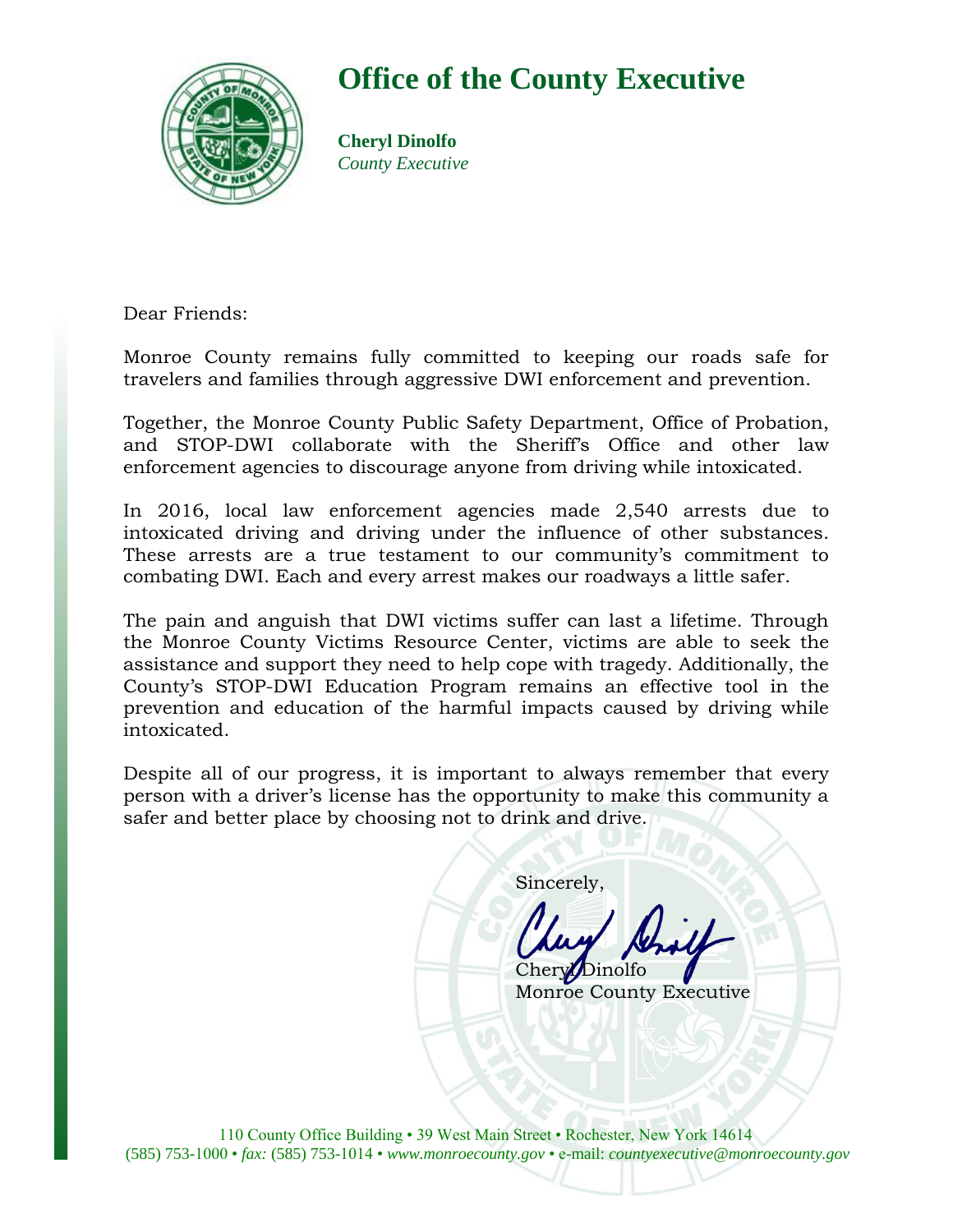The 2016 Monroe County STOP-DWI Annual Report is dedicated to the following DWI victims who volunteer to serve on the Monroe County DWI Victim Impact Panel (VIP):



 *Lorie Brown Jane Butera John Chirinko Peggy Duffy Mary Elkins Ruth Gates Don Halstead Chris Humphrey Bruce Lockhart Sue Gaiter Jacqueline Moyer Pete Navratil Sarah Palermo Mark Philippy Carol Preston Justin A. Randall, Jr. Henry Rivera Nilia Rohatsch Tom Schamerhorn Phil Schultz Robin Scott Bary Siegel Lindsay Tomidy* 

We would like to thank you for your continued dedication and support.

*In memory of Deb Milgate-Moyer, a dear friend and VIP speaker.*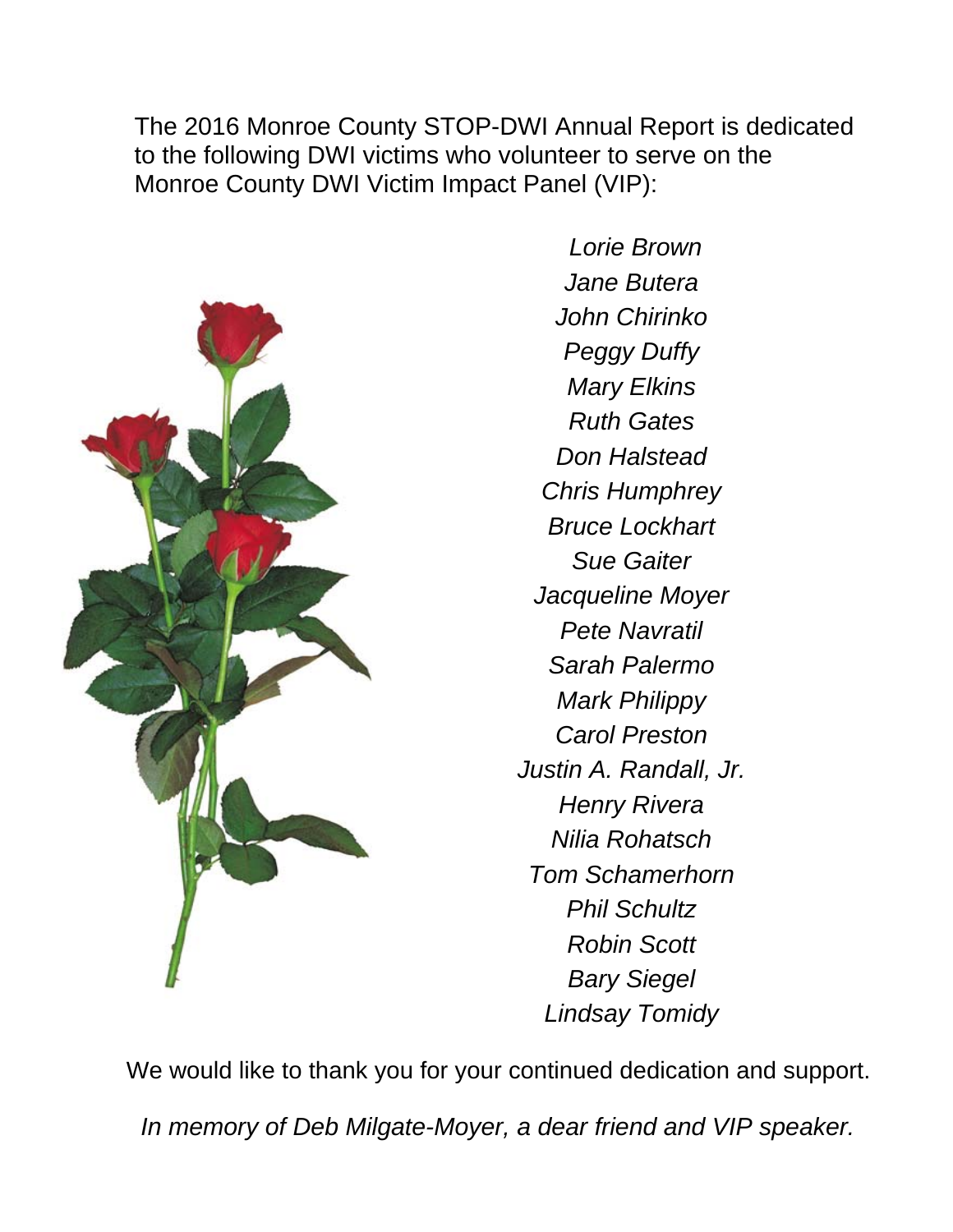## **DEPARTMENT OF PUBLIC SAFETY**

## **STOP-DWI PROGRAM**

## **2016 REPORT**

### **Table of Contents**

### **STOP-DWI Program Support**

| Office of Probation and Community Corrections  12 |
|---------------------------------------------------|
|                                                   |
|                                                   |
| <b>Statistics</b>                                 |
|                                                   |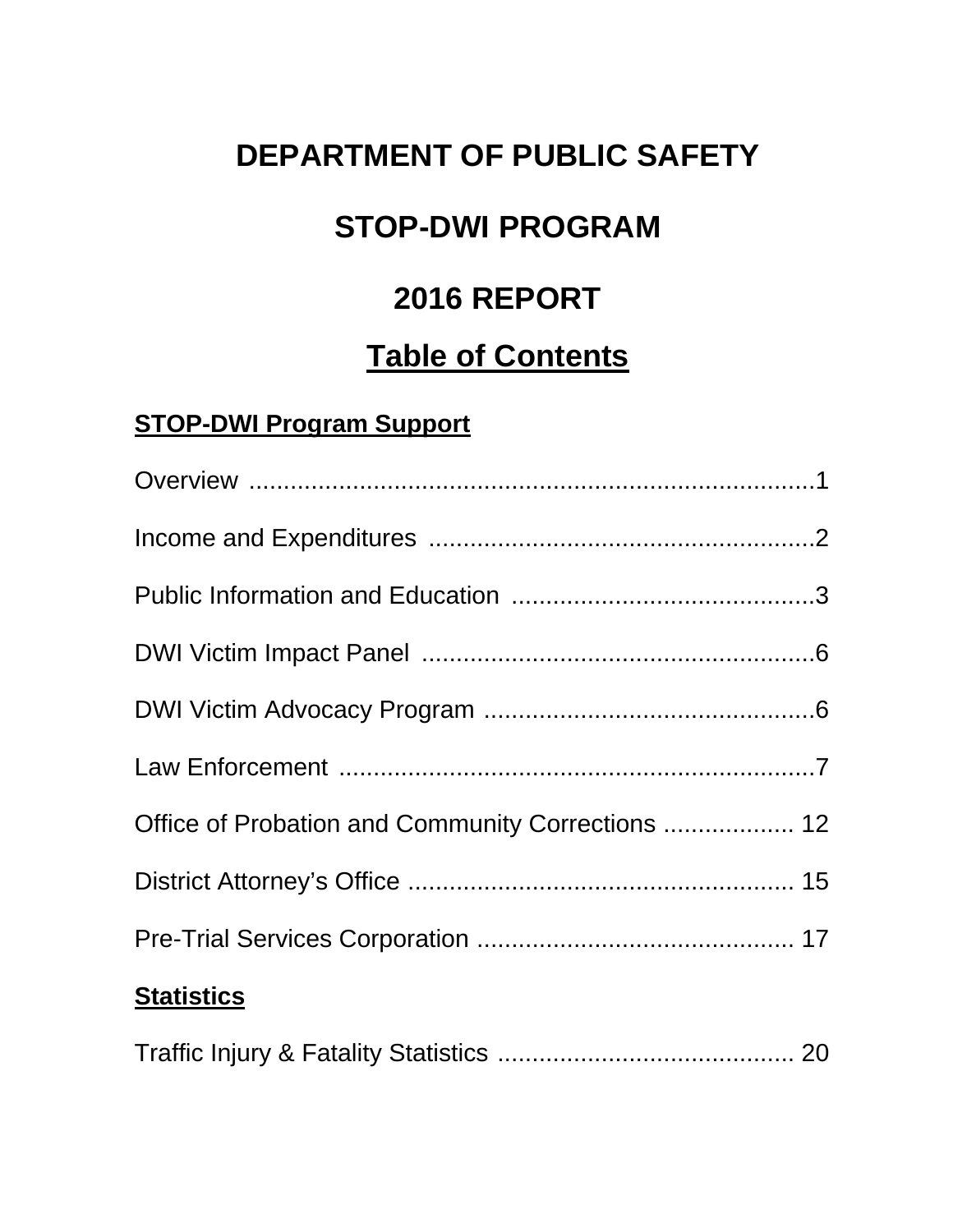## **MONROE COUNTY STOP-DWI Program**

## **2016 OVERVIEW**

Since 1982, the Monroe County STOP-DWI Program has served to educate the community regarding the dangers of impaired driving and provide funding to groups and organizations engaged in activities related to anti-alcohol/other drug-related crashes. STOP-DWI is funded 100% by local fines and fees collected from intoxicated drivers.

Monroe County STOP-DWI offers:

- $\triangleright$  Anti-impaired driving programs including speakers and videos
- $\triangleright$  High school mini-grants to assist with alcohol & other drug-free events
- $\triangleright$  An annual high school STOP-DWI video contest
- $\triangleright$  Handouts and printed material
- $\triangleright$  DWI Exhibits and displays

Monroe County STOP-DWI supports the efforts of:

- Rochester Against Intoxicated Driving (RAID)
- Mothers Against Drunk Driving (MADD)
- Students Against Destructive Decisions (SADD)
- Finger Lakes Collegiate Task Force
- The Coalition for Crime Victims of Monroe County
- ▶ Hilton Parma Drug Intervention & Community Education (HPDICE)
- Monroe County Office of Traffic Safety
- $\triangleright$  Parents Who Host Lose the Most
- $\triangleright$  The Seven Town Alliance
- ▶ Western New York Coalition for Crime Victims

Monroe County STOP-DWI provides funding to:

- Monroe County Law Enforcement Agencies
- ▶ Monroe County Office of Probation and Community Corrections
- Monroe County District Attorney's Office
- ▶ Pre-Trial Services Felony DWI Diversion Program and Day Reporting Center

This 2016 report summarizes information regarding the daily efforts of the STOP-DWI Program and centralizes vital statistical data relating to the state of DWI in Monroe County.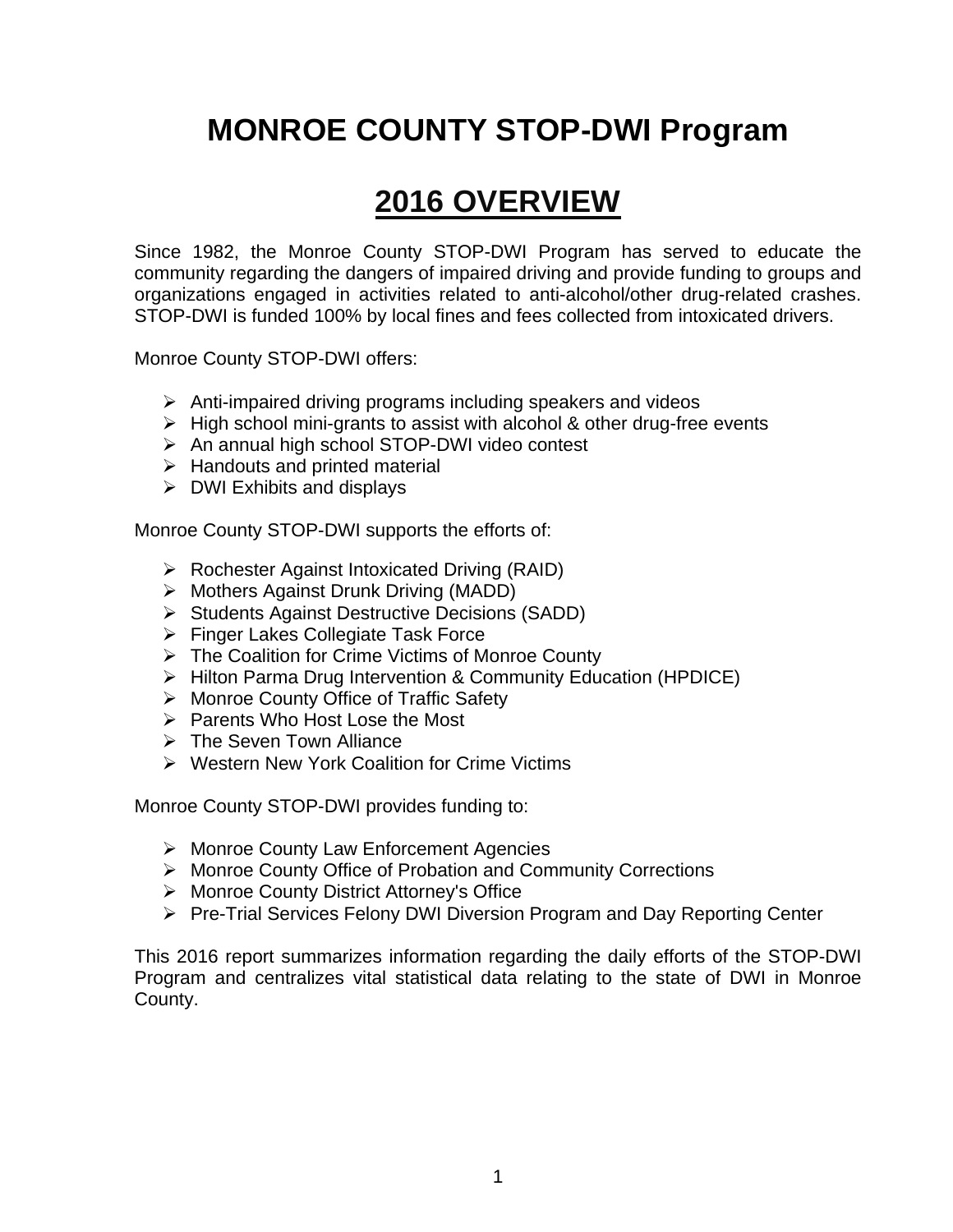## **INCOME AND EXPENDITURES**

| <b>STOP-DWI</b><br><b>INCOME FROM FINES</b> |                      |  |  |  |  |  |  |  |
|---------------------------------------------|----------------------|--|--|--|--|--|--|--|
| <b>YEAR</b>                                 | <b>INCOME AMOUNT</b> |  |  |  |  |  |  |  |
| 2007                                        | \$1,061,136          |  |  |  |  |  |  |  |
| 2008                                        | \$1,001,007          |  |  |  |  |  |  |  |
| 2009                                        | \$1,007,378          |  |  |  |  |  |  |  |
| 2010                                        | \$1,104,563          |  |  |  |  |  |  |  |
| 2011                                        | \$1,091,950          |  |  |  |  |  |  |  |
| 2012                                        | \$1,067,229          |  |  |  |  |  |  |  |
| 2013                                        | \$1,153,116          |  |  |  |  |  |  |  |
| 2014                                        | \$1,067,145          |  |  |  |  |  |  |  |
| 2015                                        | \$1,031,995          |  |  |  |  |  |  |  |
| 2016                                        | \$1,088,337          |  |  |  |  |  |  |  |

## **STOP-DWI 2016 EXPENSES**

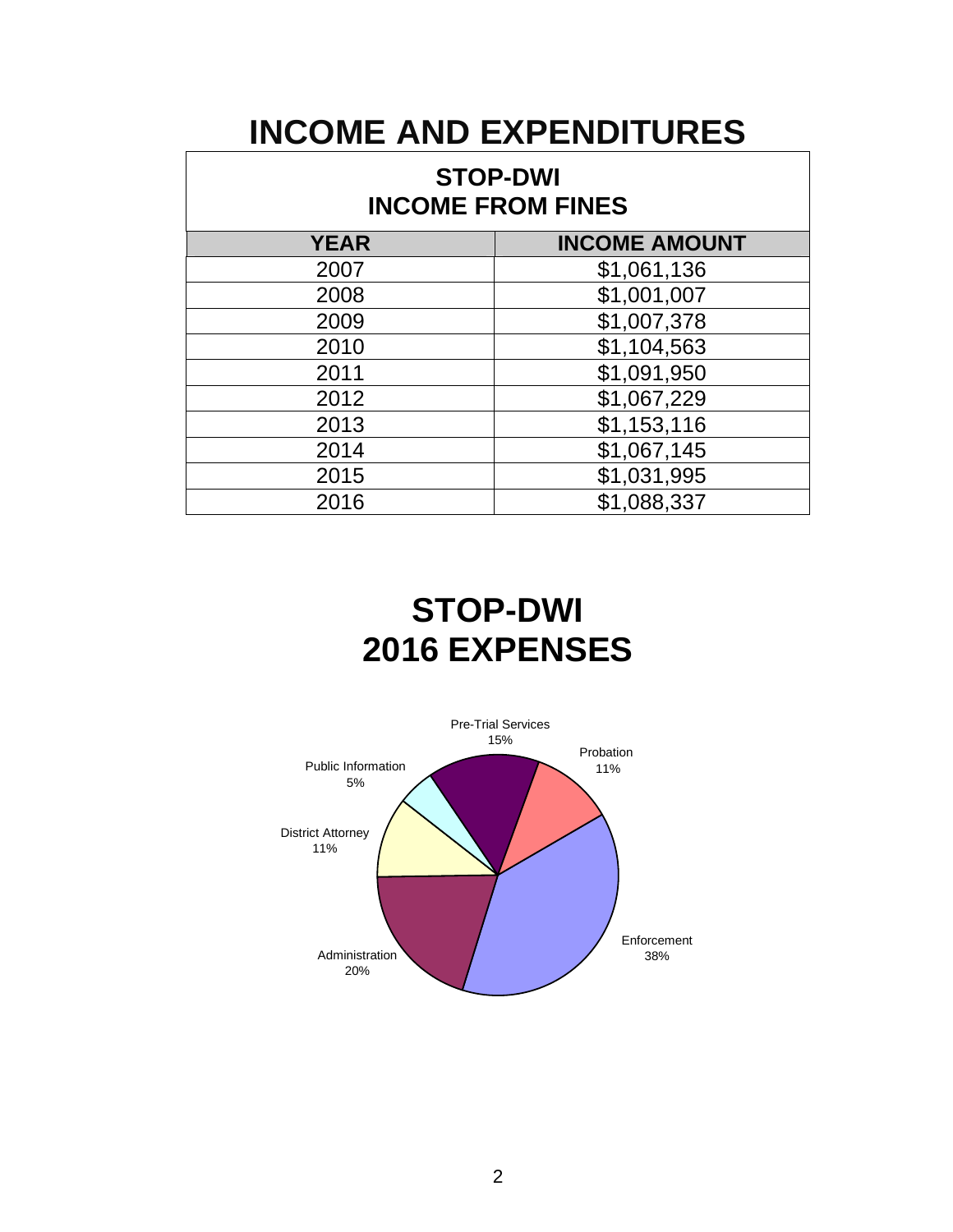## **STOP-DWI 2016 PUBLIC INFORMATION AND EDUCATION**

**Displays:** STOP-DWI and the Office of Traffic Safety offer comprehensive traffic safety displays. During 2016, displays were exhibited at area schools, shopping malls, industries, fairs, and town halls in which over 19,062 anti-impaired driving literature items and novelties were distributed.

**Exhibits:** In 2016, the "Prescription Drugs and Ripple Effect" exhibits were displayed at Webster and Rush/Henrietta High Schools with 3,222 students viewing the effects of impaired driving on communities and families.

**STOP-DWI Education Programs:** In 2016, 48 programs were presented to 1,790 community members with in excess of a 90% satisfaction rating.

**High School Mini-Grants:** In the spring of 2016, a total of \$5,250 was distributed among 21 high schools for their alcohol-free and other drug-free prom/graduation events.

**High School DWI-DVD Contest:** The Monroe County STOP-DWI Program sponsored its fifth annual STOP-DWI High School anti-DWI DVD Contest. The first and second place winners were from Penfield High School and third place went to Gates Chili High school. The first place commercial was aired on Channel 13 WHAM-TV, ninety-six times during Thanksgiving holiday. The student message and artwork educated our community to the dangers impaired driving has on our community.

**Law Enforcement Conference**: Monroe County STOP-DWI sponsored the sixth annual full-day Law Enforcement Conference. The training focused on "Best Practices" for paperwork and testifying. Fifty-six officers from Monroe County attended and were trained with a very high satisfaction level. The conference success was attributed to all agencies' efforts and officers' willingness to help other officers.

**STOP-DWI Law Enforcement Awards Luncheon:** One-hundred-twenty people attended the luncheon, co-sponsored by the Traffic Safety Board, at the Plantation on March 2, 2016. Three departments received awards for their increased percentage of DWI arrests: East Rochester, Gates and Rochester Police Department. The STOP-DWI "Top Cop" was awarded to Officer Earl Lergner IV, East Rochester Police Department. Twenty-nine officers were chosen by their departments to receive awards for their outstanding efforts to combat the problem of DWI. The luncheon, training and awards are intended to keep the officers motivated to focus on the impaired drivers in our community.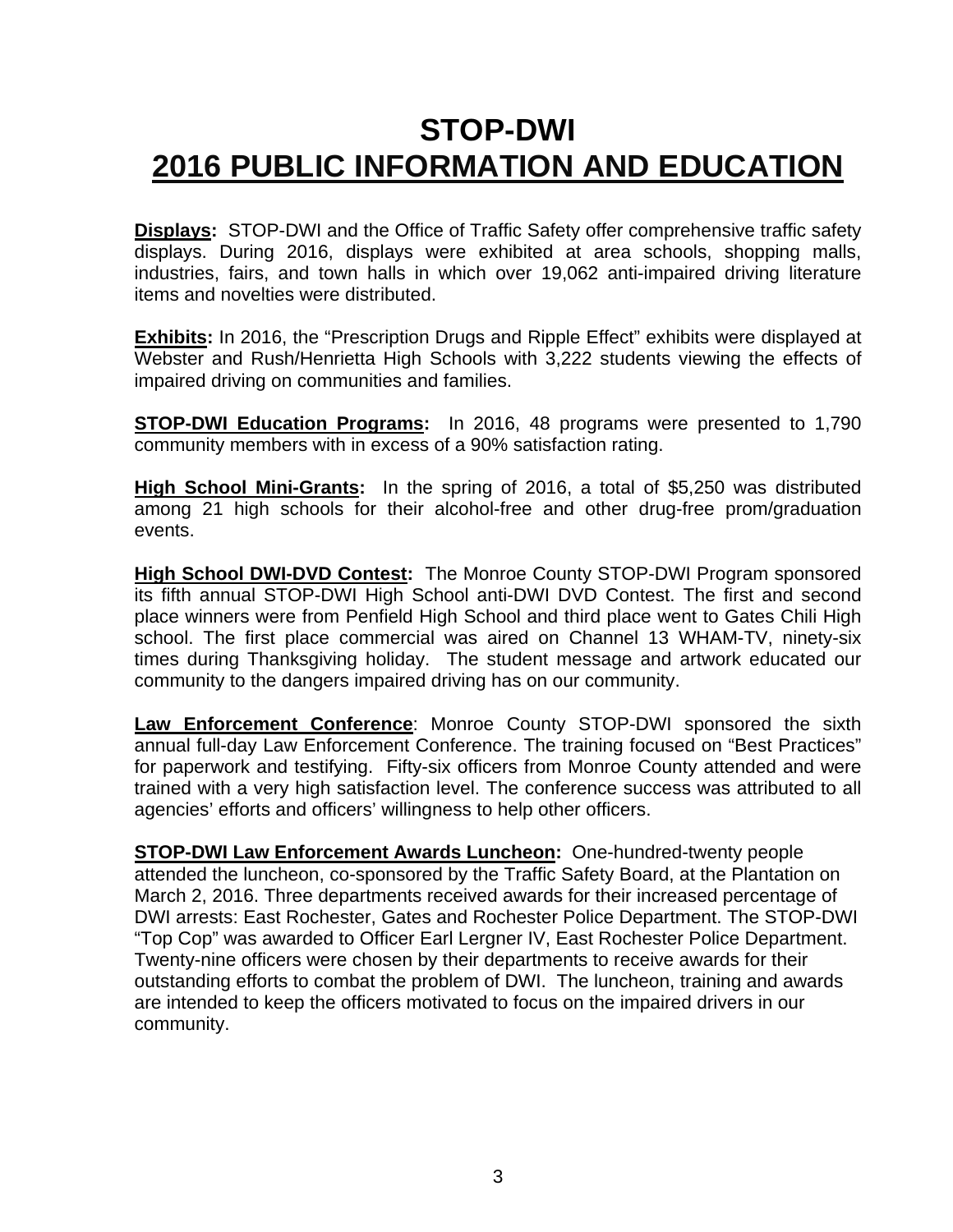**Victim Impact Panel (VIP) Appreciation Dinner:** Sixty-seven people attended the STOP-DWI-hosted VIP volunteer dinner at Rick's Prime Rib House on December 1, 2016. The gratitude offered to volunteers for their support and willingness to share their personal experiences is grossly understated and cannot be expressed to a satisfactory level. Thirty-three certificates of appreciation were presented to our volunteers.

**"Lights on for Life" Motorcade:** The annual motorcade was held Saturday, December 10, 2016, with over twenty five law enforcement vehicles, and various community members participating. Rochester Against Intoxicated Driving (RAID) cosponsored the event and donated refreshments for the attendees.

**Media:** In 2016, the STOP-DWI Program received a variety of media coverage during events such as the Law Enforcement Luncheon, Victims' Rights Annual Family Fun Day, High School Video Contest, Motorcade and Crackdown Weekends' Press Releases.

**December Impaired Driving Awareness Campaign:** During National Drunk/Drugged Driving Month, December, approximately; twelve hundred "Have a Plan" app commercials were aired. We were reminding Monroe County residents about this important app that can make it easier to make the right choice to drive sober. The app information was aired 170 times on WHAM-TV, 748 times on Entercom Radio and 280 times on iHeartmedia Radio. In addition, there were promotions at Amerks and Red Wings Games sponsored by NYS STOP-DWI Foundation Inc., with a grant from NHTSA through NYS Governor's Traffic Safety Committee (GTSC) and many social media venues were running the app message. Our goal is to raise awareness through media to prevent impaired driving crashes. We will continue to need the media support to keep this important message spreading in our community to save lives and quality of life.



Contact NYS STOP-DWI at **www.stopdwi.org** Download the NYS Have A Plan App using the QR Code.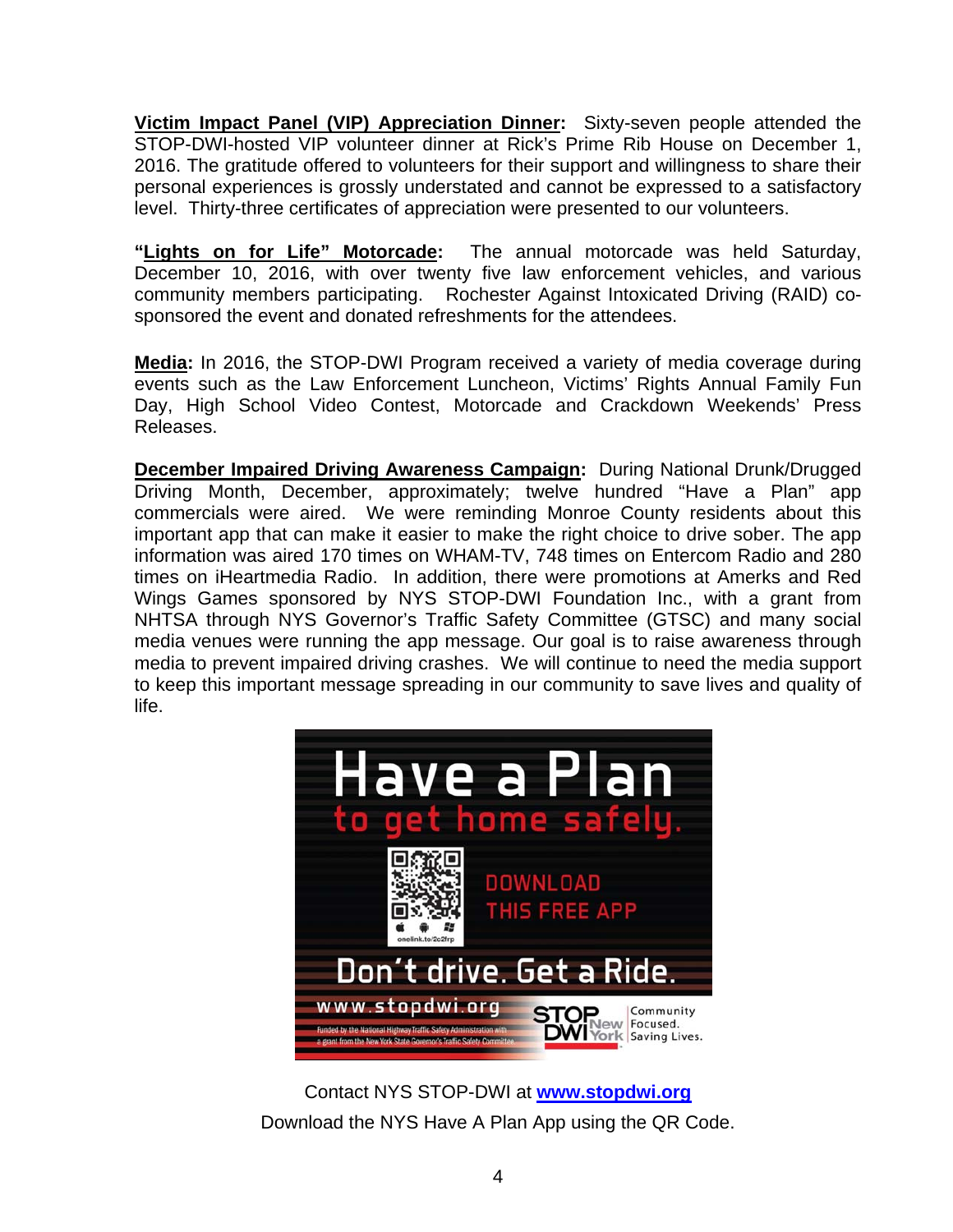

STOP-DWI Program Victim Impact Panel Appreciation Dinner



STOP-DW DVD Contest Awards Ceremony Law Enforcement Conference







"Lights On For Life" Motorcade STOP-DWI Night at the Amerks Hockey Game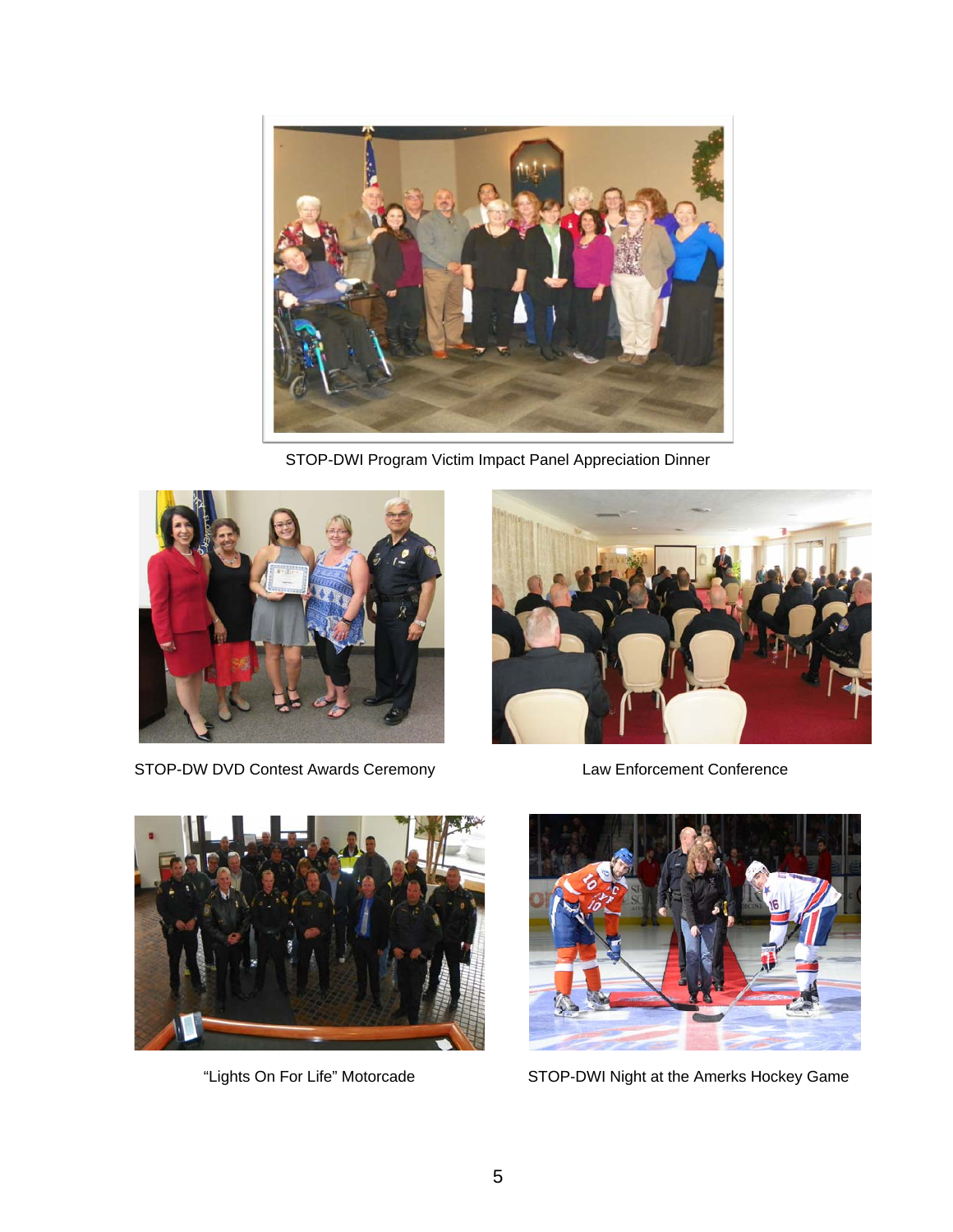## **DWI VICTIM IMPACT PANEL (VIP)**

The Monroe County DWI Victim Impact Panel (VIP) consists of three or four DWI victims who address an audience of DWI offenders about the impaired driving crashes in which they experienced injury or a loved one was killed. A law enforcement officer may also serve as a panelist alongside the victims. The goal of the Panel is to deliver a message to raise awareness of the ripple effect of impaired driving with the intent to save lives. This does not replace conventional sentencing, but supplements it. The VIP is financially self-sufficient with fees collected which are allocated to the VIP Victim Advocate, Victim Honorarium, Probation, Law Enforcement, equipment, and other supporting expenses.

The first DWI Victim Impact Panel was held in Monroe County in January 1992. The Panel is offered as a sentencing tool for all DWAI and DWI offenders and is open to the general public for educational purposes.

| YEAR     | 2007  | 2008  | 2009  | 2010  | 2011  | 2012  | 2013  | 2014  | 2015  | 2016  | Cumulative<br>Total* |
|----------|-------|-------|-------|-------|-------|-------|-------|-------|-------|-------|----------------------|
| Assigned | 2,124 | 2,284 | 2,464 | 1,863 | 2,138 | 2,016 | 2,017 | 1,908 | 1,881 | 2.737 | 39,632               |
| Guests   | 409   | 494   | 382   | 506   | 453   | 494   | 368   | 253   | 181   | 256   | 6,593                |

\* Total is cumulative since 1992.

## **DWI VICTIM IMPACT PANEL (VIP) VICTIM ADVOCACY PROGRAM**

The Victim Advocate:

- Provides support and counseling services to DWI VIP speakers
- Provides outreach to DWI victims and informs them of resources available in the community
- Coordinates and schedules speakers
- Provides on-site counseling support to victim speakers

In 2016, the VIP Advocate attended 11 panels, providing 93 hours of support and 143 hours of counseling to victims of DWI. The VIP Advocate met with the county coordinator and provided assistance in program events. 175 hours were spent in administration, coordination of speakers, assisting with retreat for victims and outreach to potential speakers.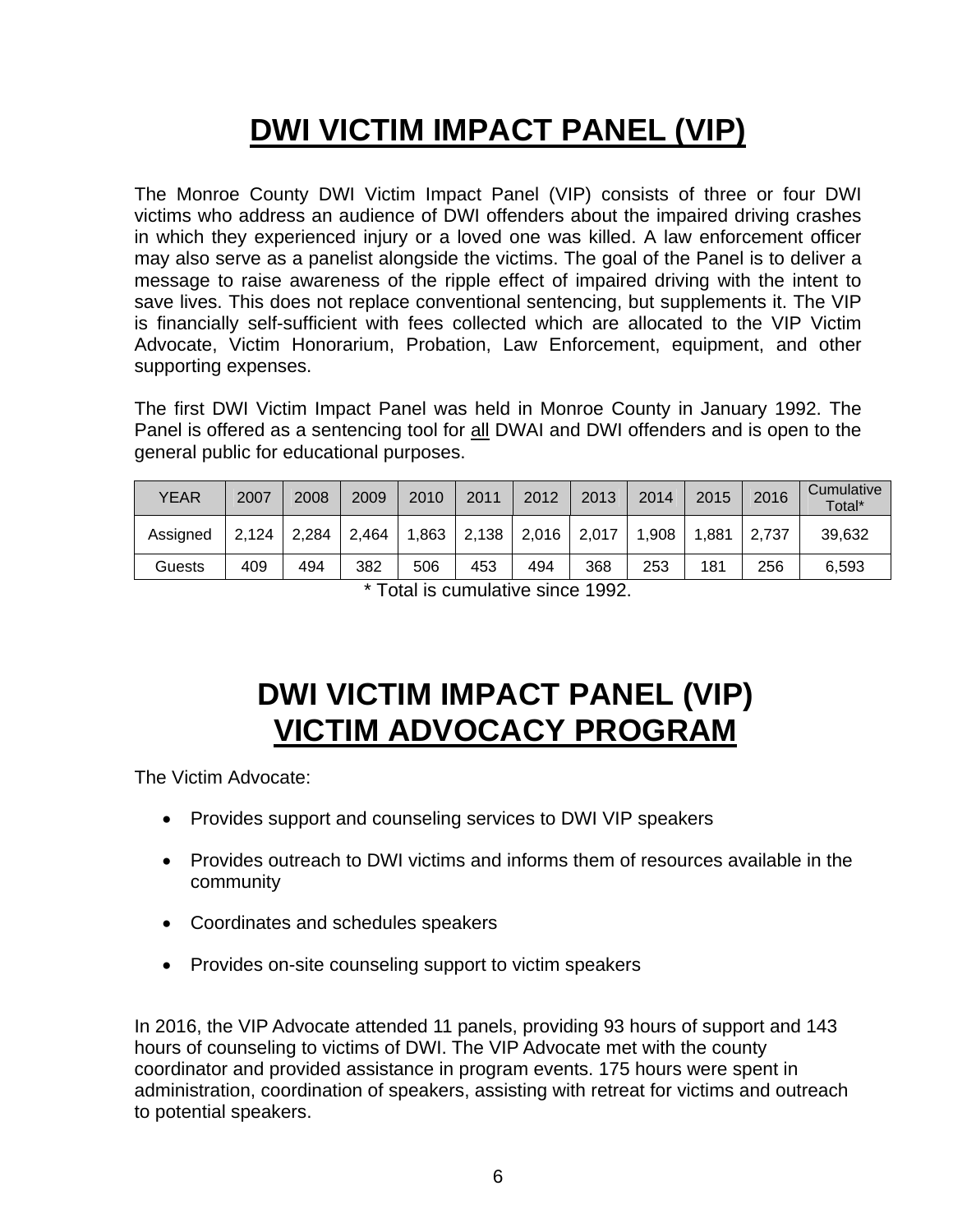## **LAW ENFORCEMENT**

According to New York State Law, an individual is Driving While Ability Impaired (DWAI) if his/her Blood Alcohol Concentration (BAC) is between .05 and .07. He/she is considered Driving While Intoxicated (DWI) if their BAC is .08 or higher. He/she is considered Aggravated DWI if BAC is .18 or higher. He/she is considered Driving While Ability Impaired by Drugs (DWAI-D) if the driver is impaired by drugs.

In 2016, Monroe County DWI/DWAI arrests totaled 2,540 which is a decrease from the 2,574 arrests made in 2015.

Monroe County Law Enforcement Agencies received a sum of \$416,390 from the STOP-DWI Program in 2016 for use in their DWI enhancement enforcement efforts.

Monroe County STOP-DWI Program received a grant in the amount of \$110,986 for Crackdown Weekends from the NYS STOP-DWI Foundation which is a passthrough grant from the NYS Governor Traffic Safety Committee (GTSC) awarded from the National Highway Traffic Safety Administration (NHTSA). Monroe County received funding which supported Crackdown efforts during Super Bowl Sunday, St. Patrick's Day, Memorial Day, 4th of July, Labor Day, Halloween, Thanksgiving and the December Holiday season.

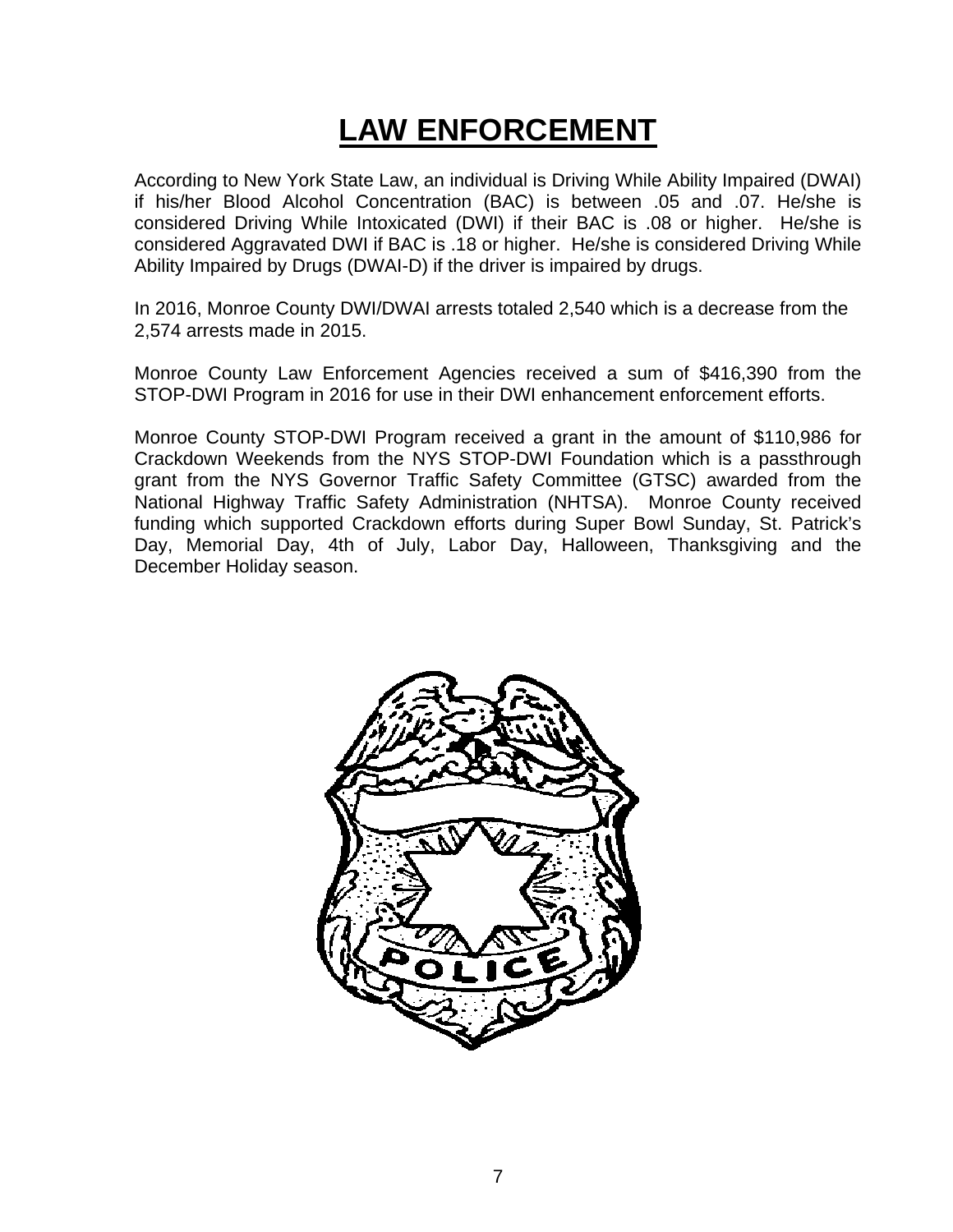| <b>MONROE COUNTY</b>                      |                             |                             |        |  |  |  |  |  |  |  |  |
|-------------------------------------------|-----------------------------|-----------------------------|--------|--|--|--|--|--|--|--|--|
| <b>ARRESTS BY LAW ENFORCEMENT AGENCY</b>  |                             |                             |        |  |  |  |  |  |  |  |  |
| <b>AGENCY</b>                             | January to<br>December 2016 | January to<br>December 2015 | %      |  |  |  |  |  |  |  |  |
| <b>Brighton Police Department</b>         | 138                         | 120                         | 15%    |  |  |  |  |  |  |  |  |
| <b>Brockport Police Department</b>        | 75                          | 54                          | 39%    |  |  |  |  |  |  |  |  |
| <b>East Rochester Police Department</b>   | 84                          | 41                          | 105%   |  |  |  |  |  |  |  |  |
| <b>Fairport Police Department</b>         | 50                          | 13                          | 285%   |  |  |  |  |  |  |  |  |
| <b>Gates Police Department</b>            | 165                         | 174                         | $-5%$  |  |  |  |  |  |  |  |  |
| <b>Greece Police Department</b>           | 278                         | 235                         | 18%    |  |  |  |  |  |  |  |  |
| Irondequoit Police Department             | 51                          | 93                          | $-45%$ |  |  |  |  |  |  |  |  |
| <b>Monroe County Sheriff's Department</b> | 389                         | 547                         | $-29%$ |  |  |  |  |  |  |  |  |
| New York State Police,*                   | 460                         | 470                         | $-9%$  |  |  |  |  |  |  |  |  |
| <b>Ogden Police Department</b>            | 49                          | 37                          | 32%    |  |  |  |  |  |  |  |  |
| <b>Rochester Police Department</b>        | 756                         | 732                         | 3%     |  |  |  |  |  |  |  |  |
| <b>SUNY Brockport Police</b>              | 6                           | 8                           | $-37%$ |  |  |  |  |  |  |  |  |
| <b>Webster Police Department</b>          | 39                          | 50                          | $-22%$ |  |  |  |  |  |  |  |  |
| <b>Totals</b>                             | 2,540                       | 2,574                       | $-2%$  |  |  |  |  |  |  |  |  |

Source: Individual Police Agencies \*New York State Police includes New York State Park Police

### **MONROE COUNTY DWI/DWAI/DWAI-D ARRESTS 2007-2016**

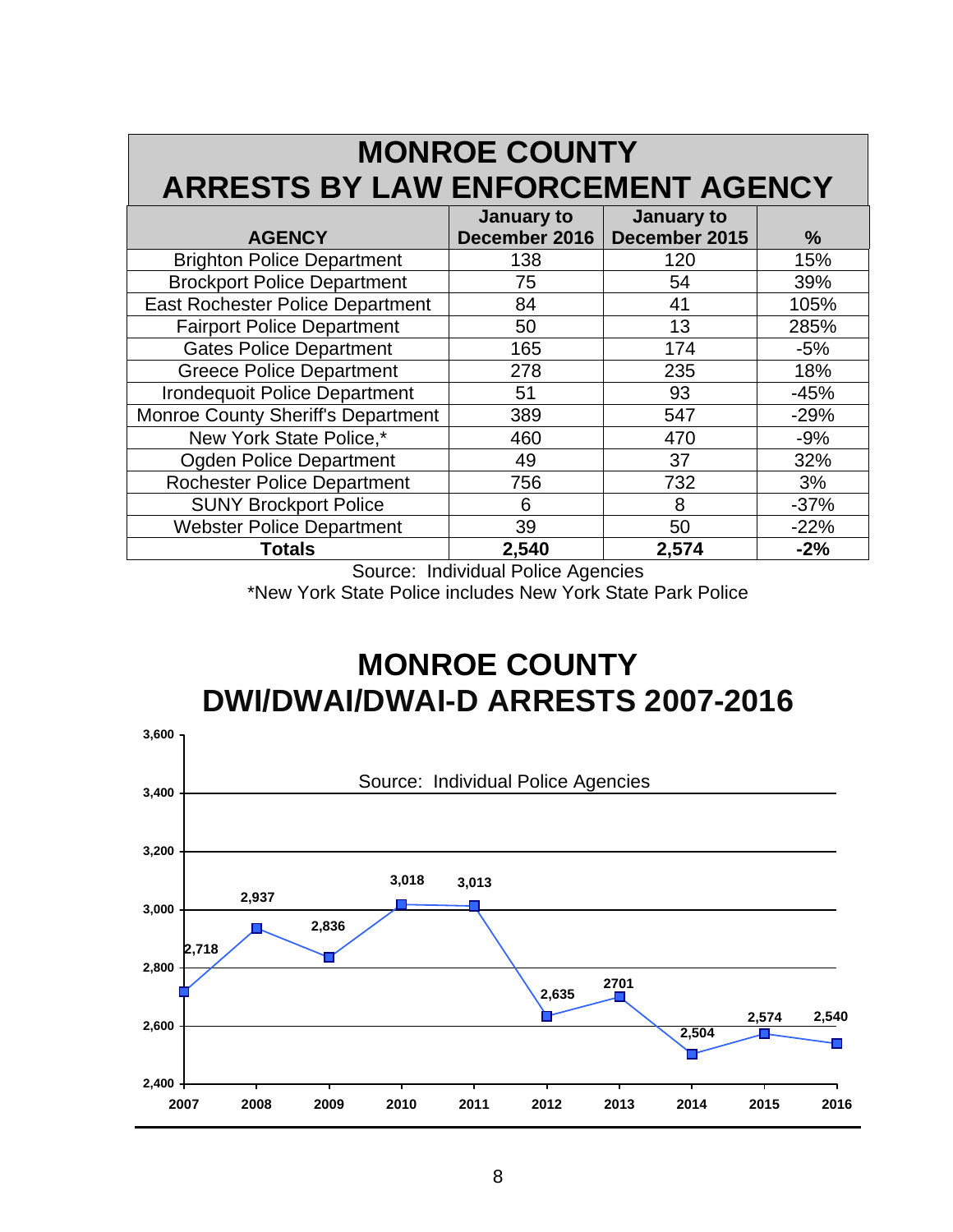| <b>MONROE COUNTY – DWI AND DWAI-D</b> |                 |                     |                                   |  |  |  |  |  |  |  |  |
|---------------------------------------|-----------------|---------------------|-----------------------------------|--|--|--|--|--|--|--|--|
| <b>2006 THROUGH 2015</b>              |                 |                     |                                   |  |  |  |  |  |  |  |  |
| <b>YEAR</b>                           | <b>AVG. BAC</b> | <b>DRUG ARRESTS</b> | <b>DRUG</b><br><b>CONVICTIONS</b> |  |  |  |  |  |  |  |  |
| 2006                                  | .151            | 50                  | 11                                |  |  |  |  |  |  |  |  |
| 2007                                  | .146            | 56                  | 20                                |  |  |  |  |  |  |  |  |
| 2008                                  | .149            | 54                  | 23                                |  |  |  |  |  |  |  |  |
| 2009                                  | .149            | 61                  | 27                                |  |  |  |  |  |  |  |  |
| 2010                                  | .150            | 85                  | 49                                |  |  |  |  |  |  |  |  |
| 2011                                  | .145            | 95                  | 61                                |  |  |  |  |  |  |  |  |
| 2012                                  | .148            | 106                 | 45                                |  |  |  |  |  |  |  |  |
| 2013                                  | .144            | 137                 | 69                                |  |  |  |  |  |  |  |  |
| 2014                                  | .147            | 173                 | 103                               |  |  |  |  |  |  |  |  |
| 2015                                  | .152            | 156                 | 99                                |  |  |  |  |  |  |  |  |

Source: ITSMR, March 2016

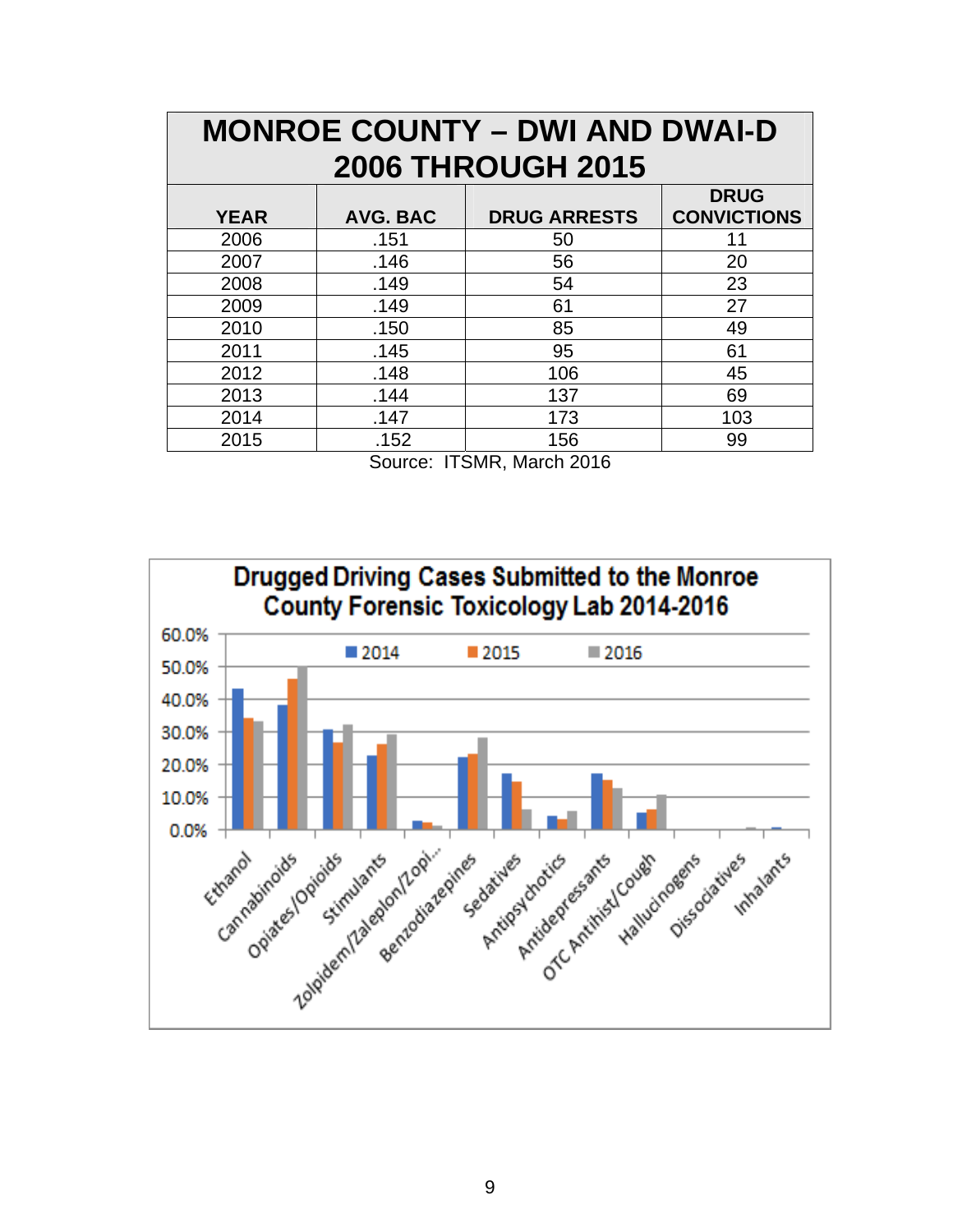### **MONROE COUNTY FACT SHEET ON ALCOHOL AND DRUGGED DRIVING ARRESTS (TSLED Only)**

| <b>Total, Alcohol-Impaired and Drug-Impaired Driving Tickets</b> |                  |                                                                         |                     |                  |                  |  |  |  |  |  |
|------------------------------------------------------------------|------------------|-------------------------------------------------------------------------|---------------------|------------------|------------------|--|--|--|--|--|
|                                                                  | 2011             | 2012                                                                    | 2013                | 2014             | 2015             |  |  |  |  |  |
| <b>Total TSLED Tickets</b>                                       | 97,278           | 91,937                                                                  | 93,817              | 96,617           | 92,011           |  |  |  |  |  |
| <b>Total Impaired Tickets (VTL 1192.1-4)</b>                     | 5,473            | 4,798                                                                   | 4,577               | 4,354            | 4,545            |  |  |  |  |  |
| Alcohol-Impaired (VTL 1192.1-3)<br>% of total impaired           | 5,378<br>(98.3%) | 4,691<br>(97.8%)                                                        | 4,441<br>$(97.0\%)$ | 4,182<br>(96.0%) | 4,379<br>(96.3%) |  |  |  |  |  |
| Drug-Impaired (VTL 1192.4)<br>% of total impaired<br>.           | 95<br>$(1.7\%)$  | 107<br>$(2.2\%)$<br>$\mathbf{u}$ $\mathbf{v}$ $\mathbf{v}$ $\mathbf{v}$ | 136<br>$(3.0\%)$    | 172<br>$(4.0\%)$ | 166<br>(3.7%)    |  |  |  |  |  |

\* Latest data available 2015

\*\* Traffic Safety Law Enforcement and Disposition (TSLED) System

NOTE: The data in the table above indicate the number of TSLED tickets issued while the graphs below capture the number of people arrested. It should be noted that more than one alcohol or drug ticket can be issued to impaired drivers in a single event.

### **Drivers Arrested for Impaired Driving by Day of Week: 2015**



Source: NYS DMV Traffic Safety Law Enforcement and Disposition (TSLED) **System** 





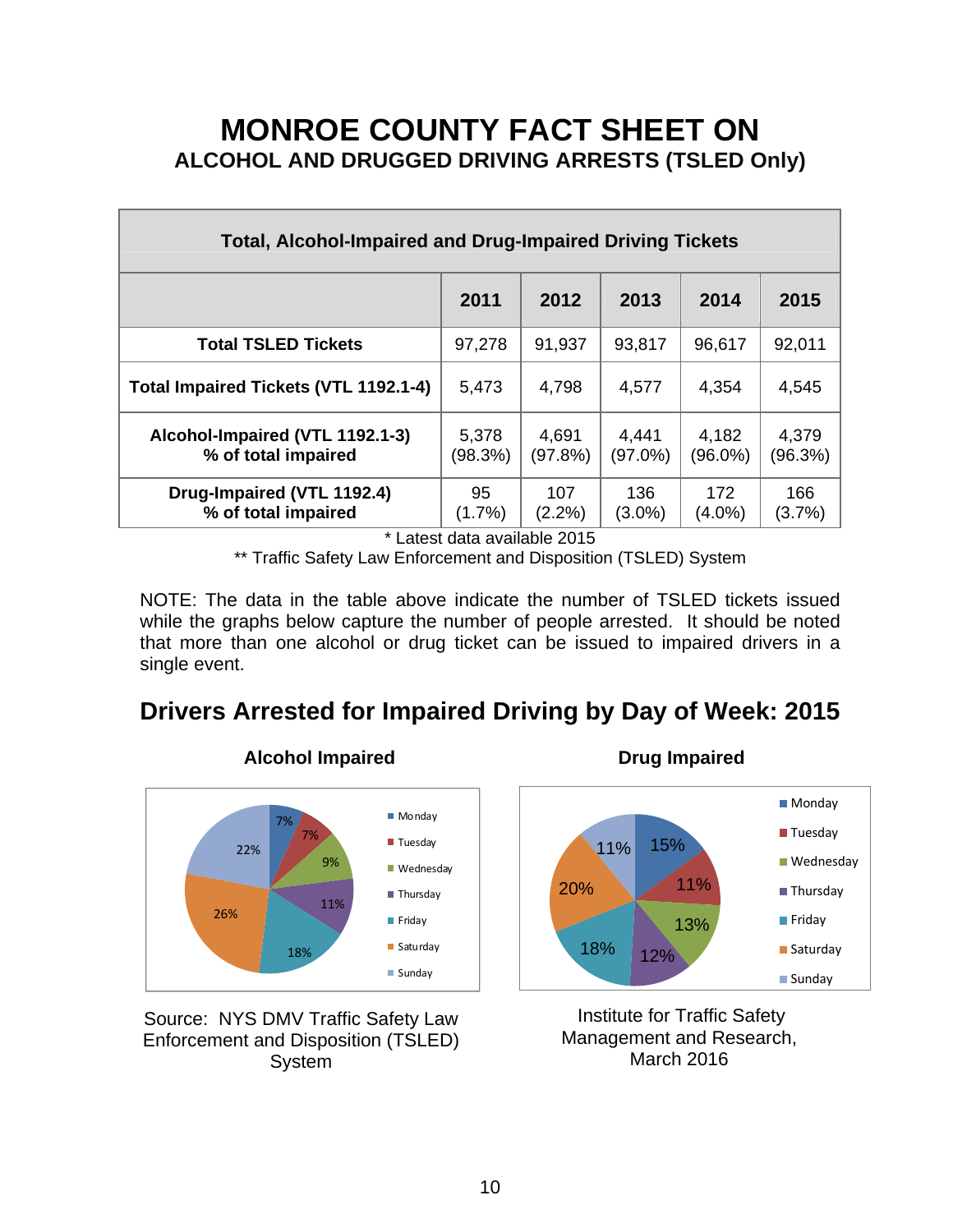

### **Drivers Arrested for Impaired Driving**

### **Drivers Arrested for Impaired Driving by Gender: 2015**



### **Drivers Arrested for Impaired Driving by Age: 2015**

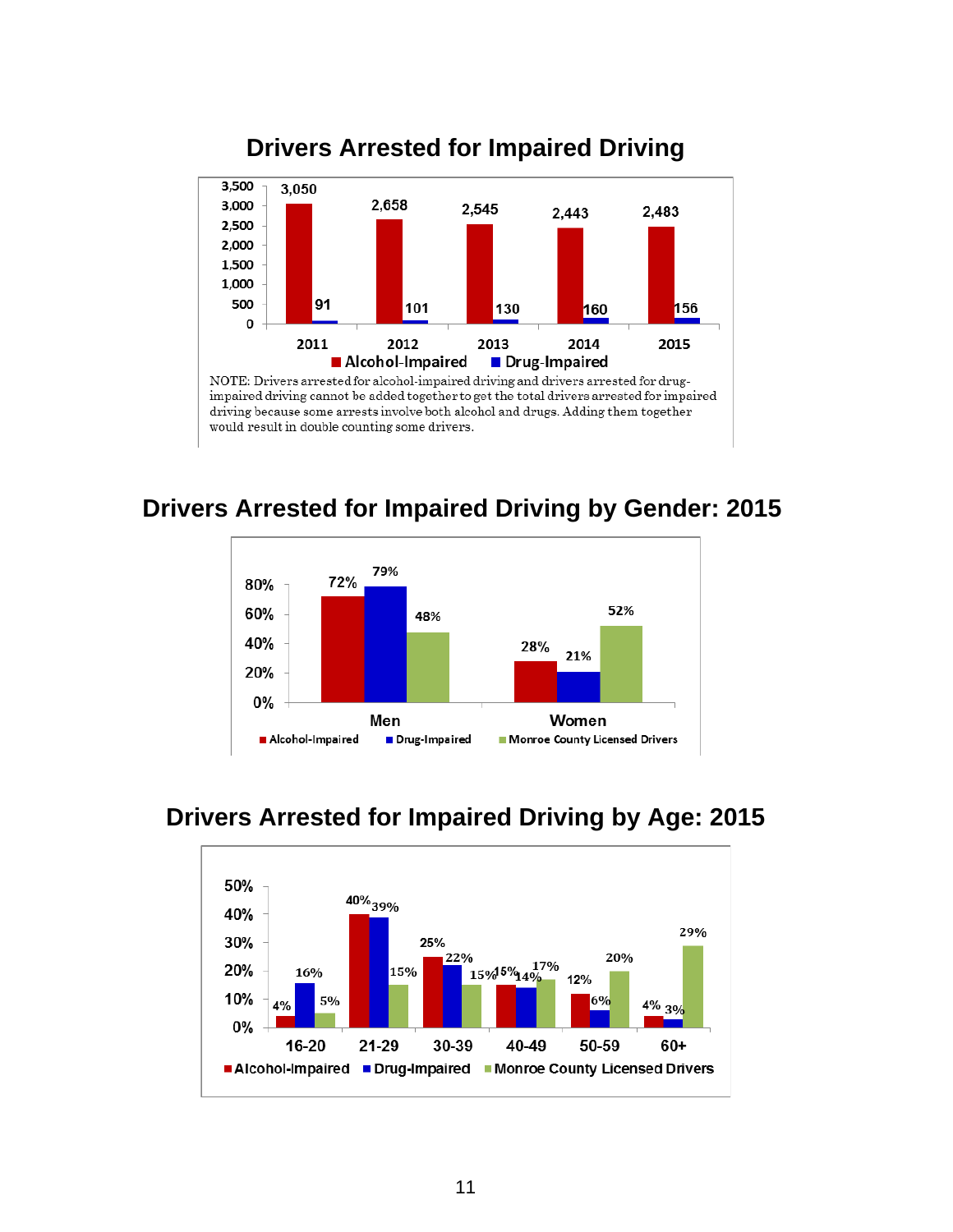### **OFFICE OF PROBATION – COMMUNITY CORRECTIONS**

The Monroe County Office of Probation -- Community Corrections received \$126,000.00 from STOP-DWI in 2016 to support services of two DWI Felony units. During 2016, these units supervised on average 870 felony offenders at any given point during the year.

The DWI Felony units are comprised of six Probation Officers who supervise offenders, two Officers who prepare DWI Pre-Sentence Investigations and two Senior Probation Officers who supervise offenders and have additional DWI related duties. Probation Officers assigned to these units maintain specialized caseloads in order to provide enhanced supervision. Officers in these units routinely surveil probationers to ensure that they are not driving without a valid license and/or without an ignition interlock device installed. Additionally, these Officers conduct unscheduled field visits and establish more frequent contact with Probationers and their family members. Officers closely monitor a probationer's progress in treatment which is coupled with routine testing for the use of drugs or alcohol. On a quarterly basis, Officers check DMV records of DWI offenders to ensure they have not registered new vehicles without installing an ignition interlock device.

Of the two Senior Officers assigned to these units, one is responsible for organizing DWI Surveillance details and maintaining statistics related to these details. Additionally, this Officer also records information related to the results of routine home visits such as the number of individuals who produce positive alcohol readings and the number of probationers who are found operating a motor vehicle without a valid driver's license and/or without an Ignition Interlock installed. In 2016, DWI Officers conducted 1,558 home visits and established contact with probationers on 843 of those visits. On 52 occasions, probationers had positive blood alcohol contents. Officers also received collateral information about the probationer during 711 visits.

The second Senior Probation Officer is the assigned Ignition Interlock monitor for Probation. On a daily basis, this Officer is required to review emails from Ignition Interlock providers and ensure that the assigned supervision officer receives information related to negative events such as a high blood alcohol reading during an Ignition Interlock test, reports related to circumventions and tampers and reports related to missed test prompts. This Officer assists in the preparation of quarterly reports for the State of New York regarding the number of offenders who are required to install the Ignition Interlock Device. Additionally, the Ignition Interlock Monitor Officer also provides assistance to Stop DWI in the coordination of routine Victim Impact Panels. The Officer helps in securing the location used for the panels and the dates that the panels will be held. At the end of the year, the Officer provides information needed for financial reimbursement to Stop DWI. The Officer solicits and selects volunteers to work at the Victim Impact Panel. Volunteers provide assistance at the registration tables and collect payments for the panel. Volunteers also have offenders submit to alco-sensor tests prior to being admitted. Additionally, we staff, when able, two License Plate Reader cars which are stationed outside the Victim Impact Panel site to monitor for offenders who drive to the panel without having a valid license to do so. This Officer's salary is 50% funded by Stop DWI.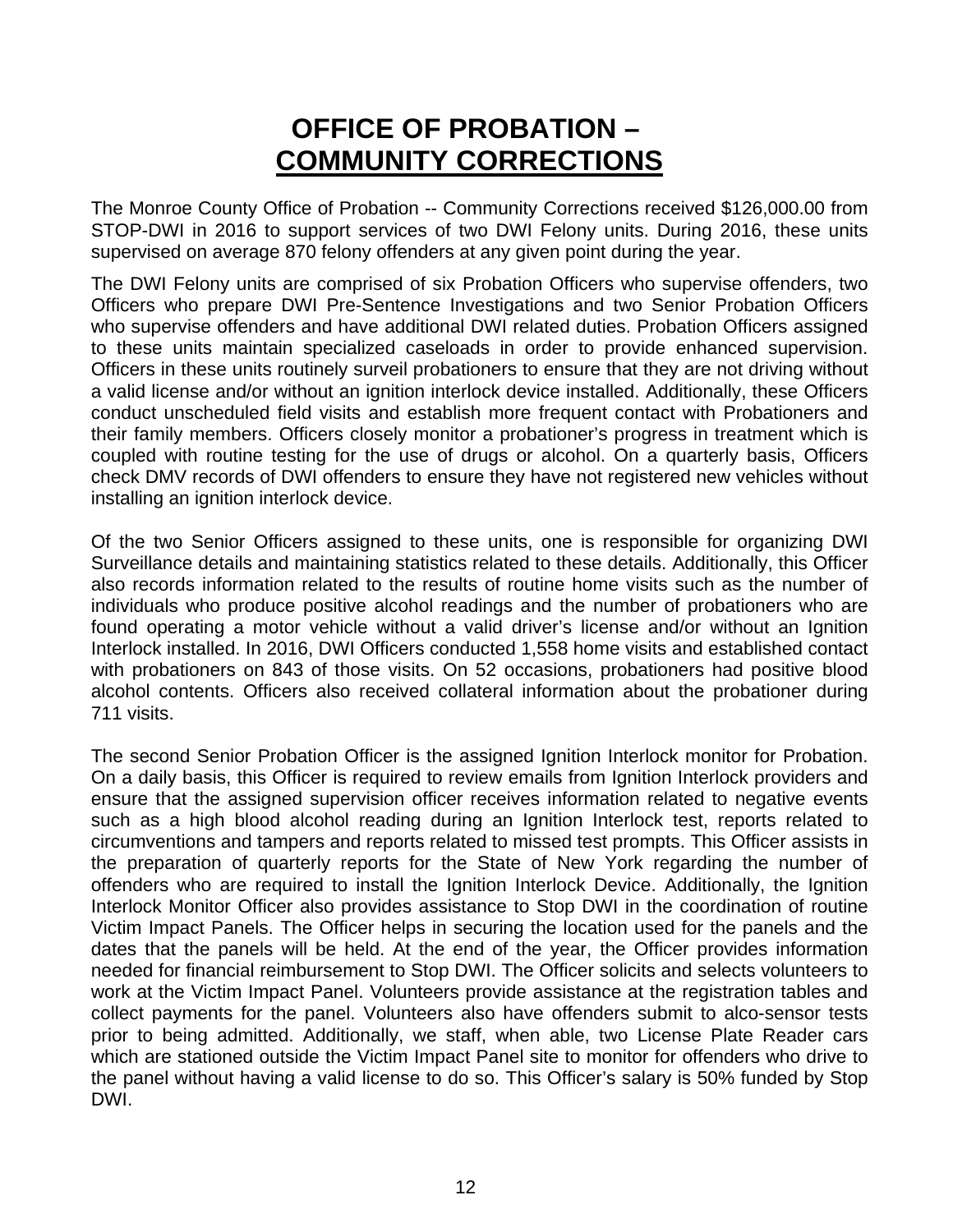Overall, the Office of Probation supervised a total of 2,038 DWI offenders during 2016 which included 1167 misdemeanor DWI offenders. Furthermore, our Office supervised 14 Vehicular Assault offenders, 2 Vehicular Manslaughter offenders, 3 offenders convicted of leaving the scene of an accident in which an injury resulted in death, and 109 Aggravated Unlicensed Operator offenders.

As of March 21, 2017, this Office monitored a total of 599 offenders that were using Ignition Interlock Devices (203 probationers and 396 conditional discharge offenders).

In 2016 the Office of Probation collected a total of \$ 410,764 in DWI fines.



#### **Offenders Supervised by Felony DWI Team**

#### **Fines Collected in Thousands of Dollars**

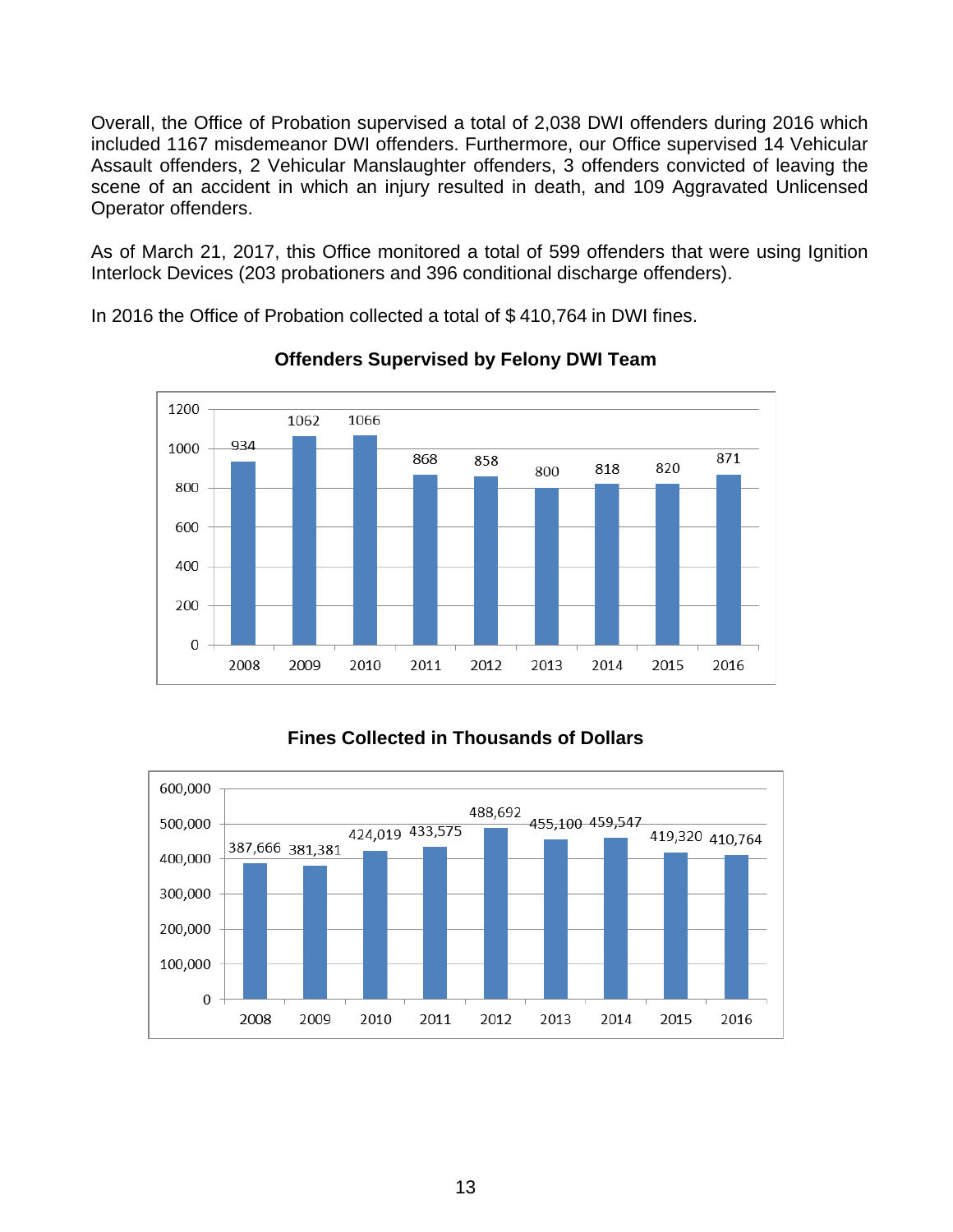#### **Surveillance**

Probation Officers frequently conduct surveillance on DWI offenders to ensure compliance with the conditions of probation. DWI Surveillance Details are assembled to target offenders deemed at risk for repeated offenses. The Details were conducted with the goal of enforcing conditions of probation prohibiting unlicensed operation of a motor vehicle and the consumption of alcohol. In 2016, 10 DWI Details conducted surveillance on 218 offenders. During these Details, 12 offenders were found to be in violation of their order and conditions of probation, one was charged with Aggravated Unlicensed Operator 1st.

During office visits, Probation Officers conduct walking surveillances of probationers to see if they have driven to the building. Probationers are monitored at their homes, jobs, and other locations in the community during the day and night, weekdays and weekends.

Random Alco-sensor tests are routinely conducted during office and home visits on all probationers but especially those deemed to be a risk for potential alcohol abuse. Alco-sensor tests enable officers to confirm the absence or presence of alcohol and, if appropriate, to quickly intervene through either a Violation of Probation and/or suitable treatment alternatives. Urine-screen tests are also conducted in the office to detect the use of alcohol, marijuana, cocaine, amphetamines, benzodiazepines, and morphine-based drugs. Early detection and expedient intervention further protects the community and enhances public safety.

The Office of Probation and Community Corrections is committed to continuing surveillance of high-risk probationers convicted of DWI offenses. The Office remains highly motivated to pursue the mission of ensuring public safety through vigorous supervision of sentenced offenders, particularly those sentenced to probation for DWI offenses.

Source: Monroe County Office of Probation-Community Corrections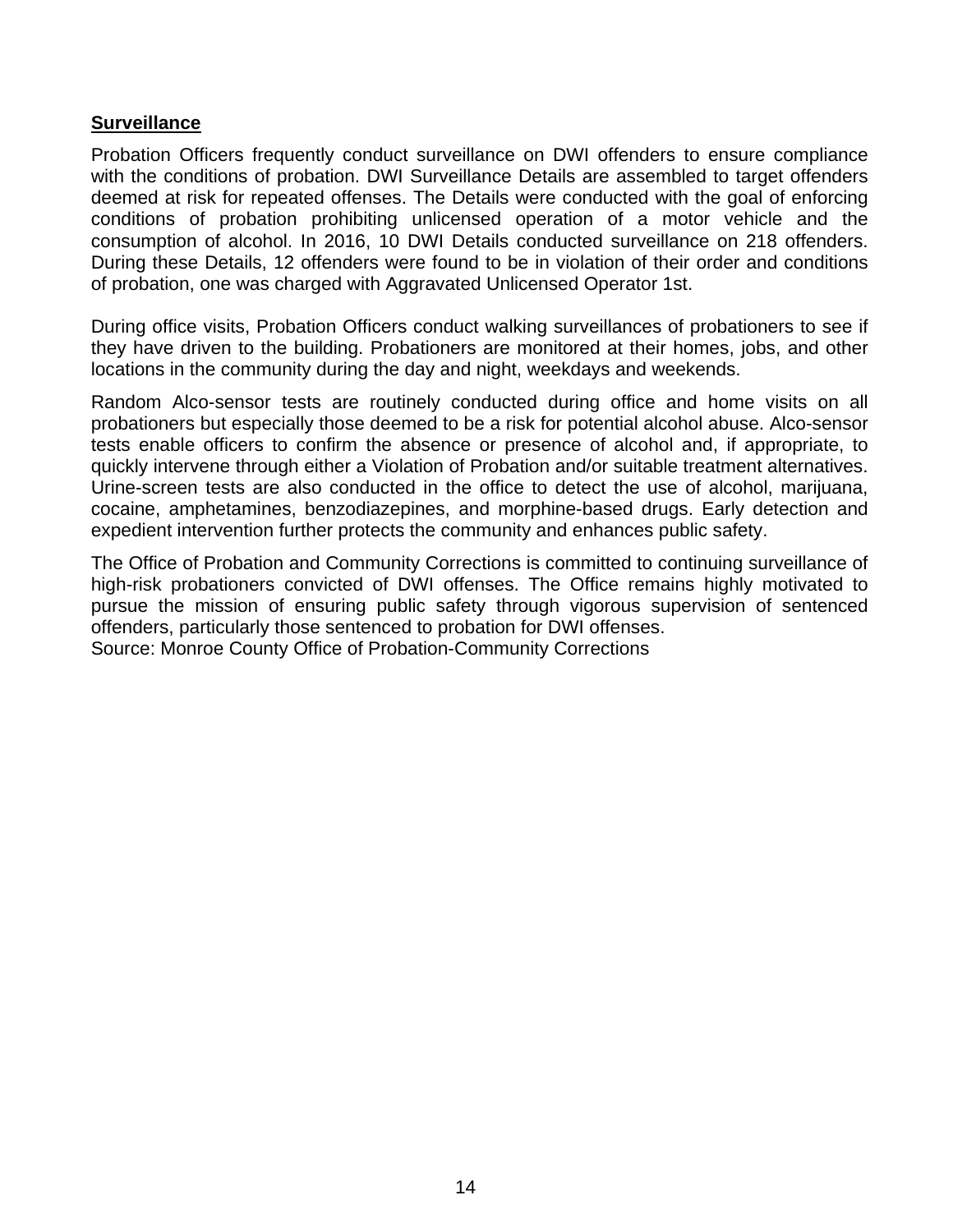## **DISTRICT ATTORNEY'S OFFICE**

The Monroe County District Attorney's Office was provided with \$126,000 in 2016 by the STOP-DWI Program for the prosecution services of DWI Assistant District Attorneys.

| <b>YEAR</b> | $%$ DWI |
|-------------|---------|
| 2015        | 64.01   |
| 2014        | 65.98   |
| 2013        | 61.22   |
| 2012        | 64.51   |
| 2011        | 61.79   |
| 2010        | 65.62   |
| 2009        | 73.03   |
| 2008        | 71.03   |
| 2007        | 67.15   |
| 2006        | 67.57   |

### **Percentage of Convictions by Year**

### **Percentage of Conviction Comparison**

| <b>COUNTY</b>   | % DWI | <b>Ranking for</b><br>conviction to<br>original charge |
|-----------------|-------|--------------------------------------------------------|
| Albany          | 59.81 | 16                                                     |
| <b>Dutchess</b> | 38.89 | 41                                                     |
| Erie            | 42.73 | 34                                                     |
| <b>Monroe</b>   | 64.01 | 9                                                      |
| <b>Nassau</b>   | 72.94 | 6                                                      |
| Onondaga        | 47.18 | 29                                                     |
| Orange          | 48.19 | 27                                                     |
| Queens          | 23.68 | 60                                                     |
| <b>Suffolk</b>  | 60.63 | 15                                                     |
| Westchester     | 63.55 | 12                                                     |

**Source:** New York State Department of Motor Vehicles, Division of Research and Development - 2015 most recent data provided.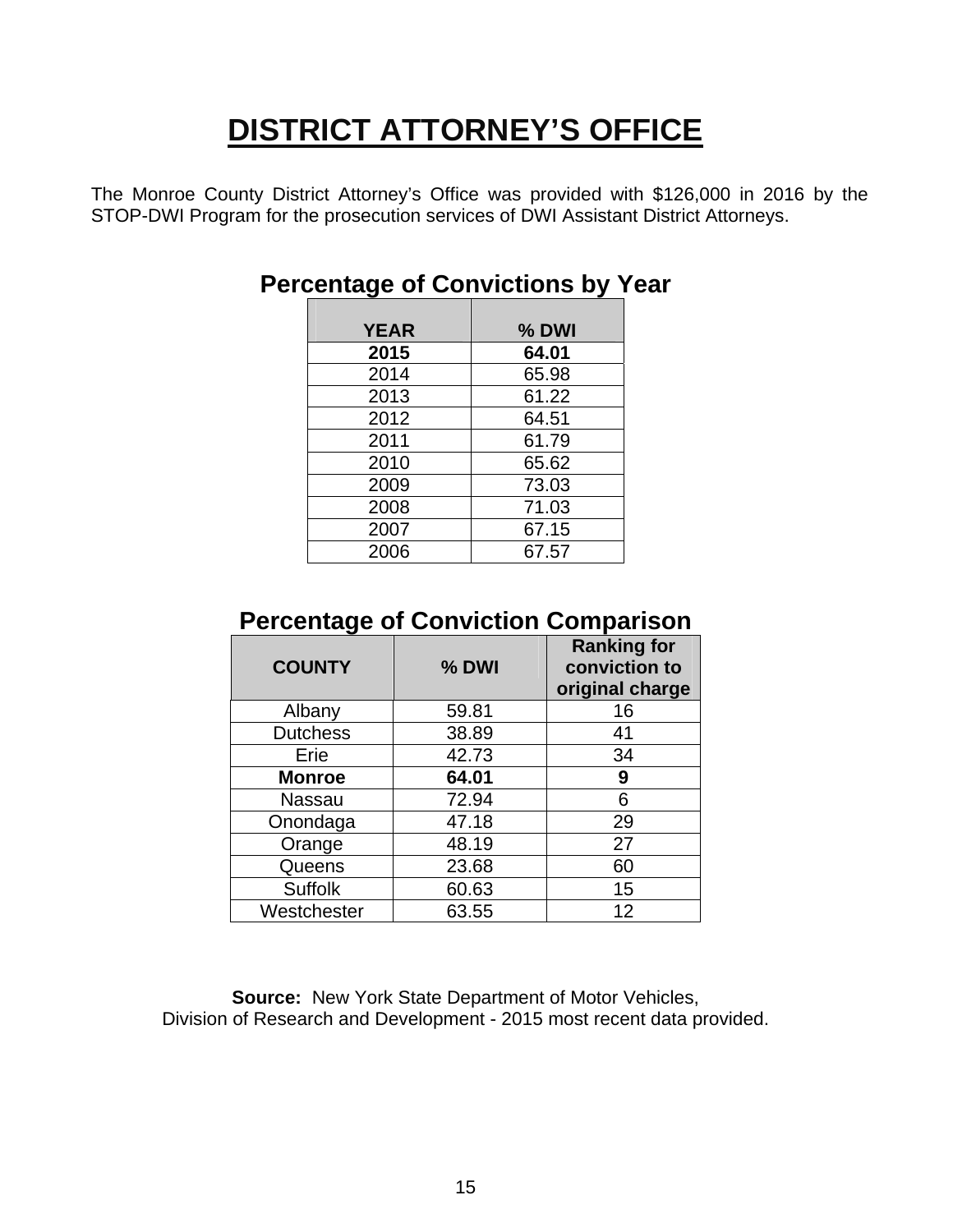## **MONROE COUNTY DISTRICT ATTORNEY DRIVING WHILE INTOXICATED FELONIES**

|                                                  | 2016 | 2015 | 2014 | 2013 | 2012 | 2011 | 2010 | 2009 | 2008 | 2007 | 2006 | 2005 |
|--------------------------------------------------|------|------|------|------|------|------|------|------|------|------|------|------|
| Felony Arrests*                                  | .042 | .034 | 992  | 938  | ,011 | 982  | 877  | 828  | 879  | 766  | 582  | 602  |
| <b>Pre-Trial Diversions</b>                      | 122  | 118  | 114  | 171  | 200  | 124  | 103  | 148  | 176  | 145  | 137  | 101  |
| <b>Remaining Felony</b><br><b>Cases Screened</b> | 920  | 916  | 878  | 767  | 811  | 858  | 774  | 679  | 703  | 621  | 445  | 501  |
| <b>Trials</b>                                    | 37   | 30   | 27   | 25   | 14   | 23   | 19   | 13   | 26   | 34   | 27   | 17   |
| <b>Trial Convictions</b>                         | 34   | 28   | 25   | 22   | 13   | 21   | 18   | 11   | 21   | 30   | 25   | 15   |
| <b>Superior Court Pleas</b>                      | 538  | 477  | 454  | 390  | 452  | 507  | 429  | 491  | 369  | 356  | 347  | 371  |
| <b>Total Superior Court</b><br>Convictions       | 572  | 505  | 479  | 412  | 465  | 528  | 447  | 502  | 390  | 386  | 372  | 386  |

\*Source: By Monroe County District Attorney's Office. This figure includes AUO 1st cases in which the defendant may not have also been charged with a DWI offense.

Felony Case Activity for 2016 was categorized by the District Attorney's Office as follows:

- 1,042 Felony Arrests
- 122 Felony cases accepted by Pre-Trial Diversion Program
- 920 Cases kept for felony review (includes 31 defendants that failed, declined to participate, failed to complete or later withdrew voluntarily from the Pre-Trial Diversion Program)
- 408 Misdemeanor Dispositions: Includes plea offers made on felony cases after successful participation Pre-Trial Diversion Program, as well as misdemeanors due to no prior felony conviction
- 78 Pre-Trial Favorable Termination: Number of defendants successfully completing the Pre-Trial-Diversion Program during the year # Number includes carryover from 2015

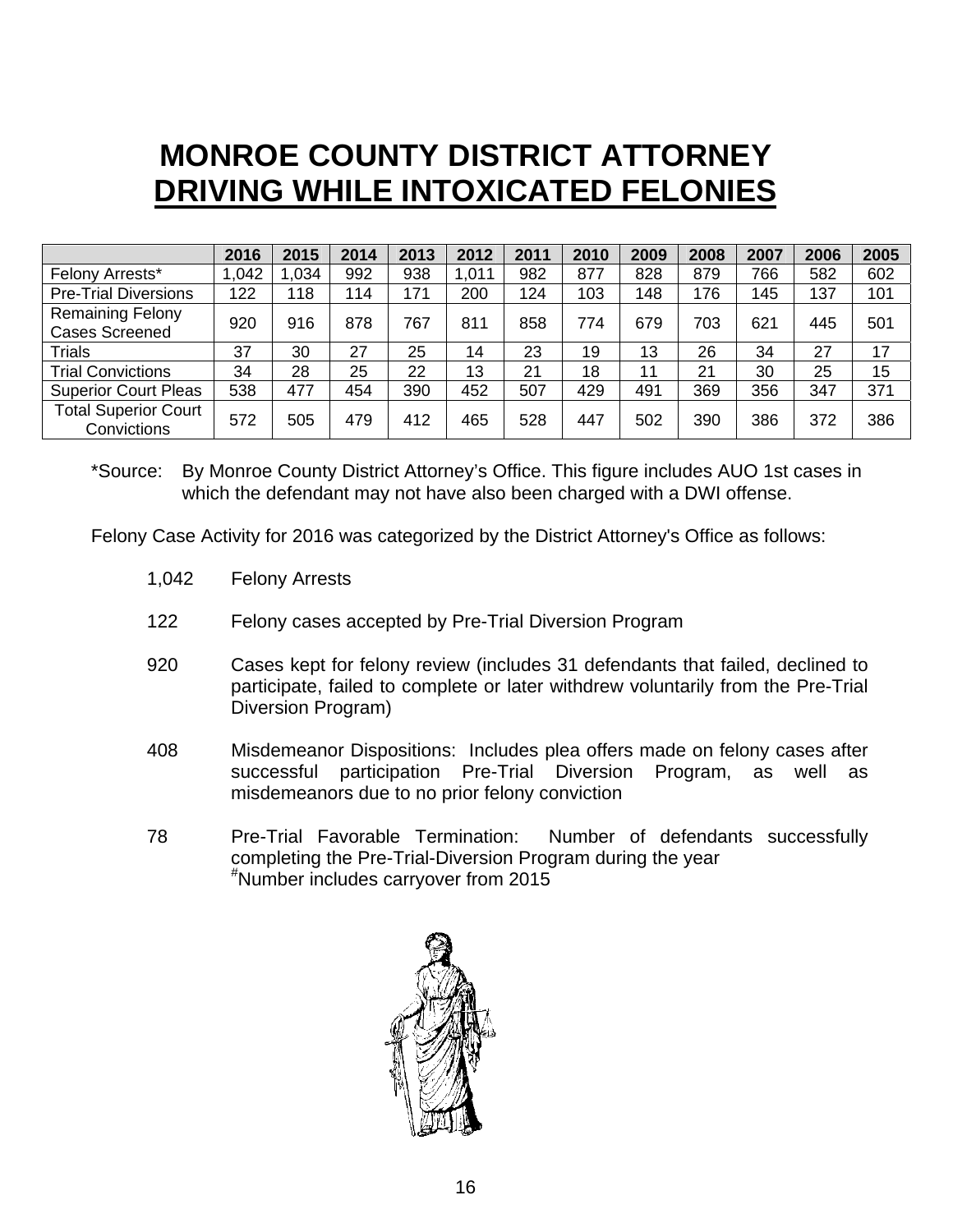### **PRE-TRIAL SERVICES CORPORATION PRE-TRIAL FELONY DWI DIVERSION**

Felony DWI Diversion is a deferred prosecution program whereby all criminal proceedings are delayed while the client engages in a planned treatment program. The client is monitored in the treatment program over a six- to eight-month period. Participation is voluntary and clients must agree to immediately surrender their driver's license upon entering the program and pay a program fee, if financially able. Clients are screened through the District Attorney's DWI Bureau before referral to the Diversion program.

Successful completion of Felony DWI Diversion is based on the client's ability to demonstrate significant attitudinal and behavioral change, and results in an offer to plead to a misdemeanor in satisfaction of the felony charge. If the client fails to follow through on the treatment plan and the Diversion contract requirements, the case is returned to court for prosecution. Diversion is offered only once.

Pre-Trial Felony DWI Diversion received \$58,140 in STOP-DWI funds in 2016. One hundredtwenty four cases were seen for intake in 2016. 78 cases or 77% of all terminations were closed successfully in the year.

Pre-Trial Services is committed to providing effective intervention with multiple DWI offenders and will continue to measure the long-term outcomes for the Felony DWI Diversion Program.

| <b>DWI PRE-TRIAL</b><br><b>FELONY DIVERSION STATISTICS</b> |      |      |      |      |      |      |      |      |      |      |      |
|------------------------------------------------------------|------|------|------|------|------|------|------|------|------|------|------|
|                                                            | 2016 | 2015 | 2014 | 2013 | 2012 | 2011 | 2010 | 2009 | 2008 | 2007 | 2006 |
| <b>Clients Seen</b><br>For Intake                          | 124  | 118  | 114  | 175  | 200  | 124  | 104  | 148  | 170  | 148  | 138  |
| Cases<br>Closed                                            | 78   | 95   | 114  | 146  | 196  | 91   | 112  | 113  | 138  | 110  | 90   |
| <b>Success</b><br>Rate                                     | 77%  | 81%  | 85%  | 86%  | 91%  | 90%  | 88%  | 90%  | 87%  | 80%  | 87%  |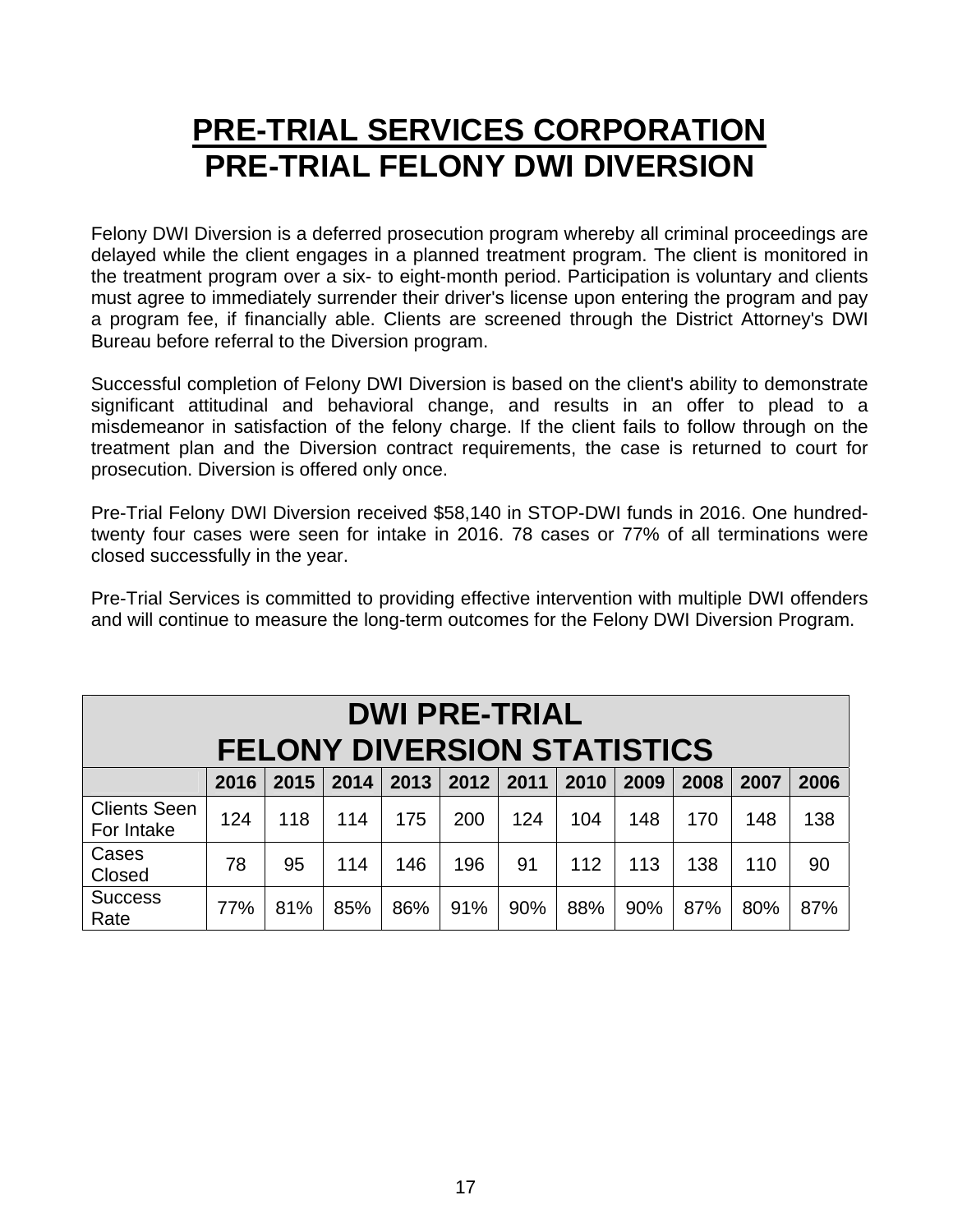### **WEEKEND DWI SENTENCE PROGRAM AT PRE-TRIAL SERVICES**

Structured to provide a sentencing option for those convicted of DWI, the Weekend Sentence program offers an intervention-focused approach. Those sentenced to this program attend structured classes from Friday night through Sunday afternoon, addressing important issues such as alcohol abuse, personal responsibility and reducing risk-taking behaviors. Judges sentence offenders for a specific number of weekends. Clients are required pay a program fee, if financially able. Both attendance and client progress are monitored closely by the staff and reported back to the court.

During 2016, 222 clients were sentenced to the program. Of those who completed within the year, 92% did so successfully. The average number of weekends spent in the program was seven.

STOP-DWI funds supplied \$112,860 to support this sentencing option in 2016.

| <b>WEEKEND DWI STATISTICS</b>                                          |     |     |     |     |     |     |     |     |     |  |
|------------------------------------------------------------------------|-----|-----|-----|-----|-----|-----|-----|-----|-----|--|
| 2013<br>$2012$   2011<br>$2015$   2014<br>2010<br>2016<br>2009<br>2008 |     |     |     |     |     |     |     |     |     |  |
| <b>Clients Sentenced to</b><br>Program                                 | 222 | 180 | 157 | 95  | 115 | 119 | 121 | 107 | 154 |  |
| <b>Number Completed</b>                                                | 220 | 154 | 136 | 76  | 107 | 111 | 107 | 105 | 125 |  |
| <b>Success Rate</b>                                                    | 92% | 91% | 93% | 89% | 94% | 91% | 92% | 95% | 91% |  |

Source: Pre Trial Services Corporation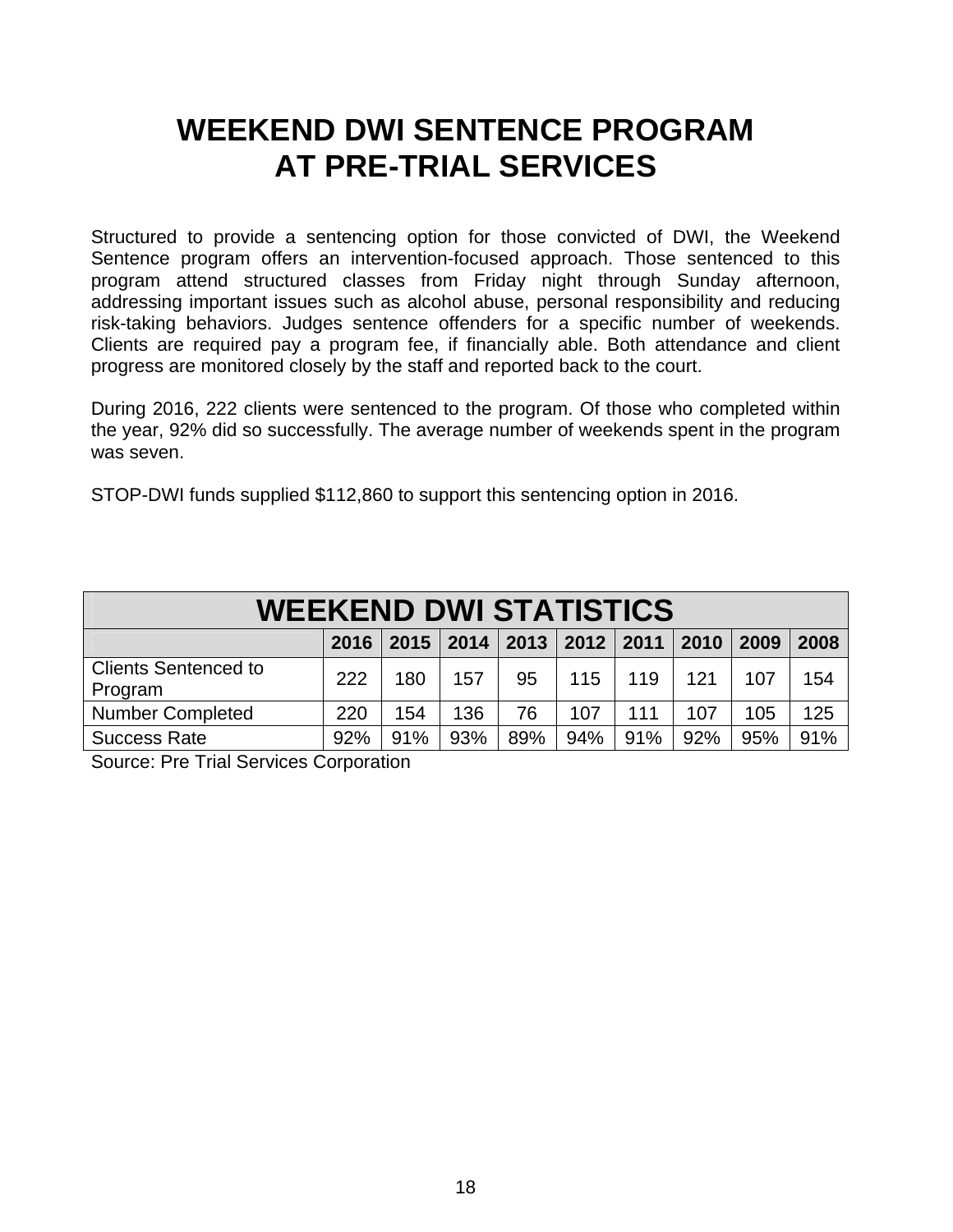## **TRAFFIC INJURY & FATALITY STATISTICS**

# *Don't Drink and Drive*



*Drive Safe, Drive Sober*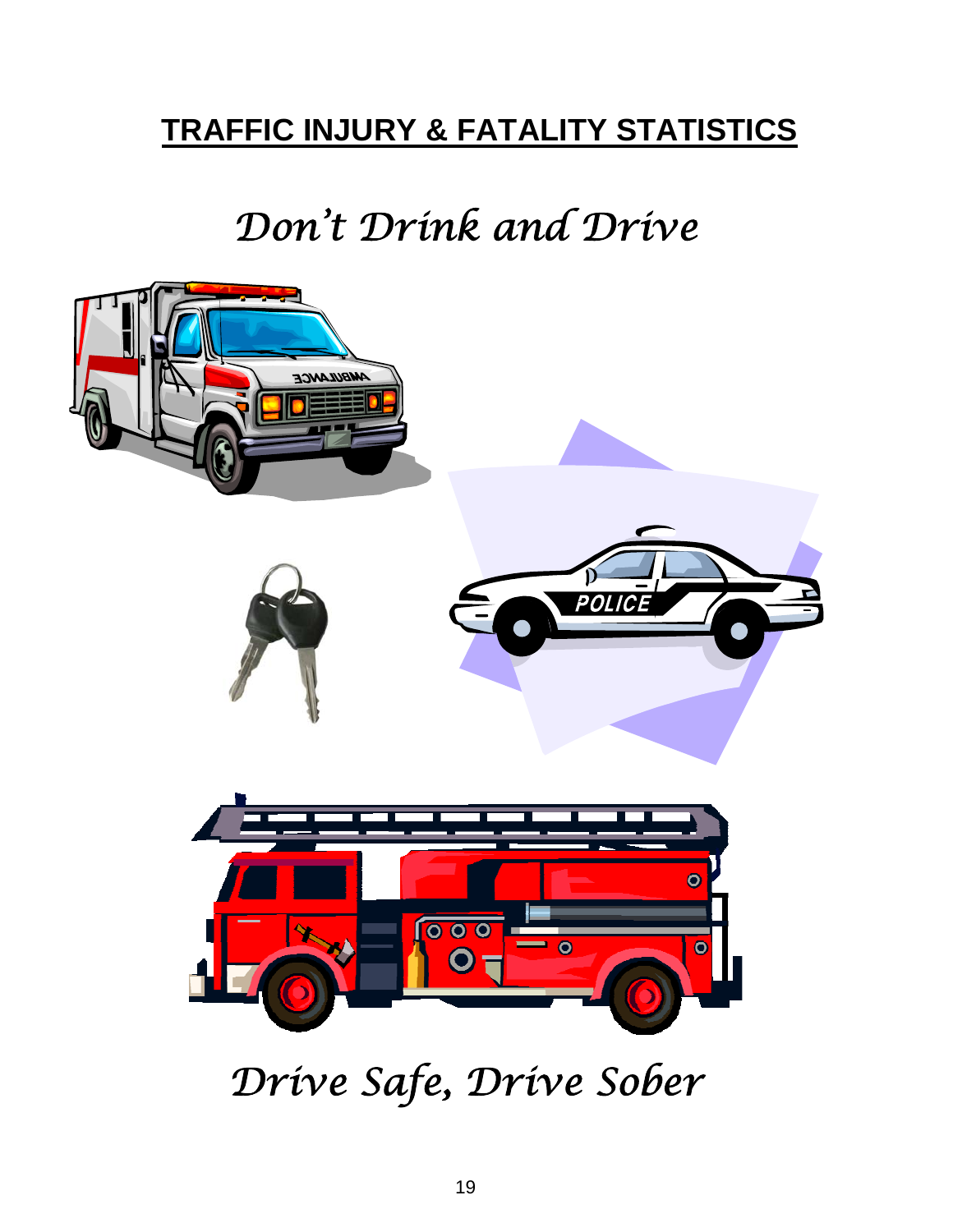## **MONROE COUNTY STATISTICS**

| <b>MONROE COUNTY MOTOR VEHICLE CRASHES</b><br>2011-2016*                                                                                            |         |      |            |  |  |  |  |  |  |  |
|-----------------------------------------------------------------------------------------------------------------------------------------------------|---------|------|------------|--|--|--|--|--|--|--|
| <b>ALCOHOL/OTHER</b><br><b>TOTAL</b><br>% ALCOHOL/TOTAL<br><b>DRUG-RELATED</b><br><b>YEAR</b><br><b>CRASHES</b><br><b>CRASHES</b><br><b>CRASHES</b> |         |      |            |  |  |  |  |  |  |  |
| 2011                                                                                                                                                | 14,626  | 549  | 3.75%      |  |  |  |  |  |  |  |
| 2012                                                                                                                                                | 14,138  | 554  | 3.92%      |  |  |  |  |  |  |  |
| 2013                                                                                                                                                | 14,167  | 576  | 3.07%      |  |  |  |  |  |  |  |
| 2014                                                                                                                                                | 13,976  | 537  | 3.84%      |  |  |  |  |  |  |  |
| 2015                                                                                                                                                | 14,319  | 516  | 3.51%      |  |  |  |  |  |  |  |
| 2016*                                                                                                                                               | 13,711* | 543* | $3.96\%$ * |  |  |  |  |  |  |  |

#### **MONROE COUNTY MOTOR VEHICLE CRASHES ALCOHOL/OTHER DRUG RELATED FATALITIES, INJURIES 2011-2016\***

| <b>YEAR</b>                | 2011 | 2012 | 2013 | 2013 | 2014 | 2015 | 2016*  |
|----------------------------|------|------|------|------|------|------|--------|
| <b>Total Crashes</b>       | 549  | 554  | 576  | 576  | 537  | 516  | 543*   |
| Persons Killed             | 17   | 15   | 13   | 13   | 11   | 6    | $15*$  |
| Persons Injured            | 270  | 255  | 287  | 287  | 266  | 215  | $253*$ |
| Reportable Property Damage | 262  | 284  | 276  | 276  | 260  | 295  | $281*$ |

**Source: Institute for Traffic Safety Management and Research 2016\* Preliminary Data**.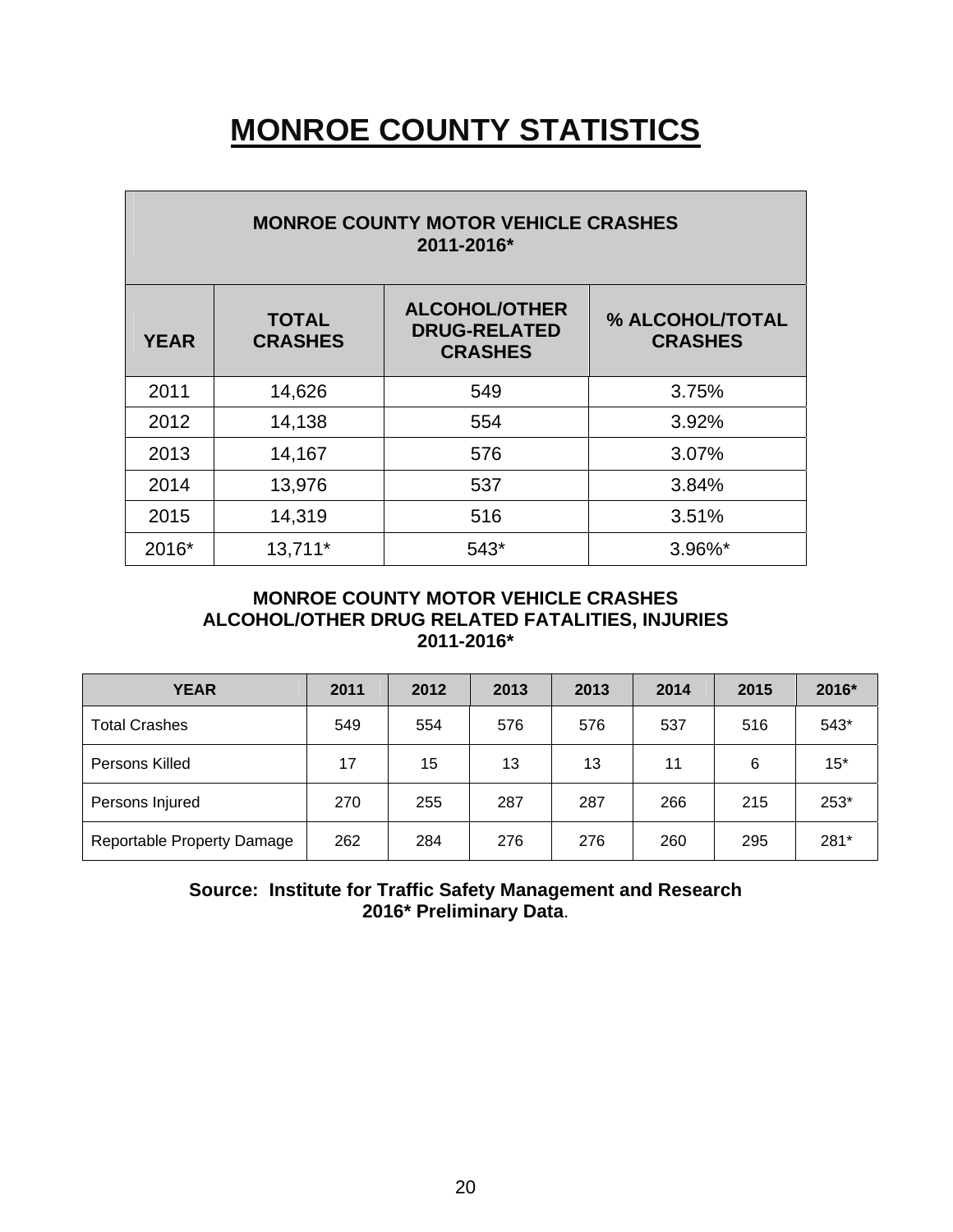### **MONROE COUNTY ALCOHOL-RELATED CRASHES, INJURIES AND FATALITIES**



#### **Source: Institute for Traffic Safety Management and Research \*2016 Preliminary Data.**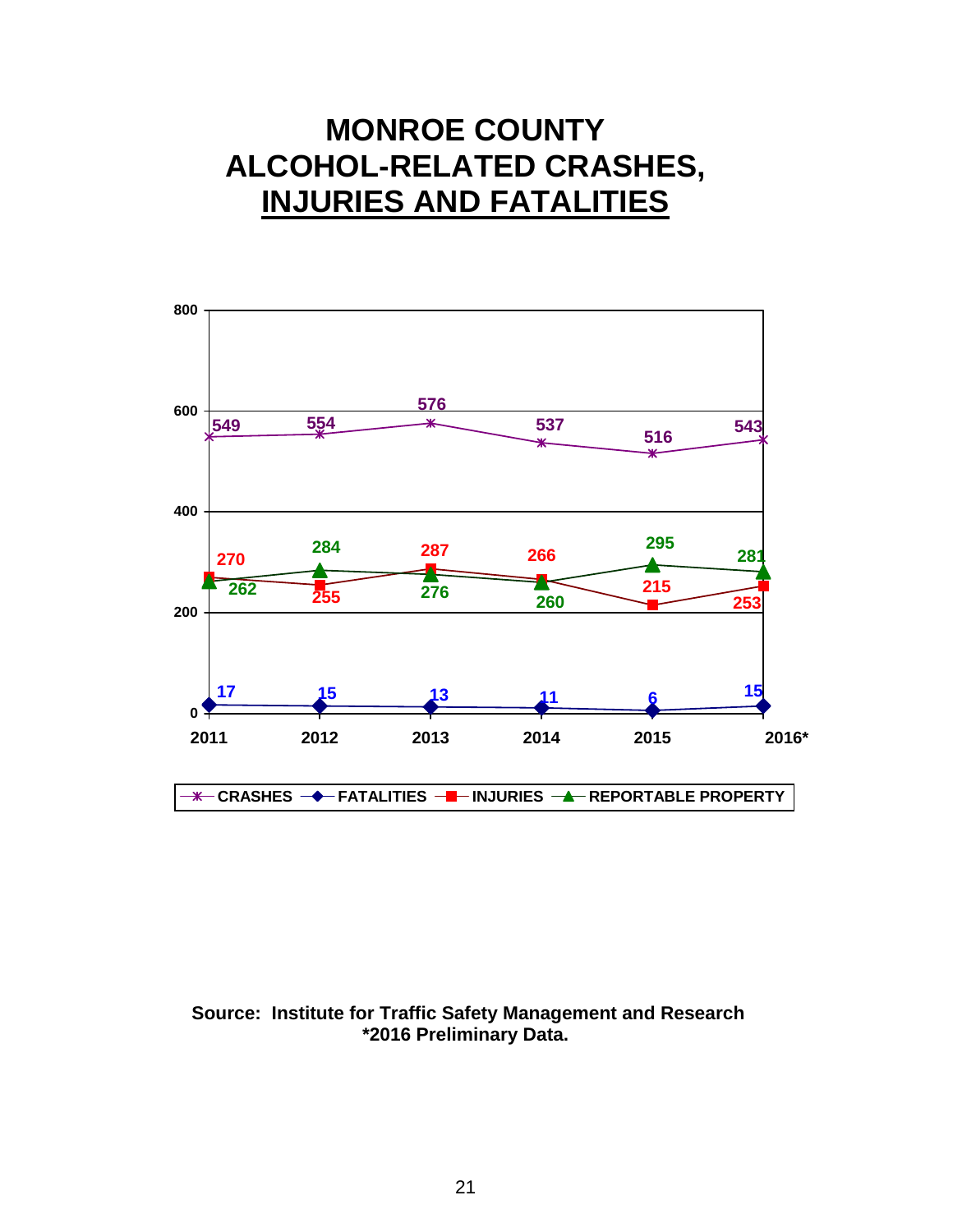## **MONROE COUNTY 2016 MOTOR VEHICLE FATALITIES**

According to information received through the Monroe County Medical Examiner's Office, there were a total of 47 Traffic Fatalities in Monroe County during 2016, twenty-six or thirty percent were alcohol or other drug-related.

In order to determine alcohol/other drug involvement, one or more of the following Department of Motor Vehicle guidelines was utilized:

- Alcohol/other drugs were listed as a contributing factor on the police report
- A summons was issued for drinking and driving, and/or
- A driver, pedestrian, or bicyclist fatality was found to have alcohol or other drugs present.

| <b>MONROE COUNTY</b><br><b>2016 MOTOR VEHICLE FATALITIES</b> |                                   |                                                                     |                             |  |  |  |  |
|--------------------------------------------------------------|-----------------------------------|---------------------------------------------------------------------|-----------------------------|--|--|--|--|
|                                                              | <b>TOTAL</b><br><b>FATALITIES</b> | <b>ALCOHOL / OTHER</b><br><b>DRUGS PRESENT</b><br><b>FATALITIES</b> | % ALCOHOL<br><b>PRESENT</b> |  |  |  |  |
| <b>Drivers</b>                                               | 15                                | 4                                                                   | 27%                         |  |  |  |  |
| Passengers                                                   | 3                                 | 0                                                                   | 00%                         |  |  |  |  |
| Motorcycle                                                   | 12                                | 4                                                                   | 33%                         |  |  |  |  |
| Pedestrians                                                  | 13                                | 4                                                                   | 31%                         |  |  |  |  |
| <b>Bicyclists</b>                                            | $\overline{2}$                    | 0                                                                   | 00%                         |  |  |  |  |
| <b>Unknown Position in Auto</b>                              | $\overline{2}$                    | 0                                                                   | 00%                         |  |  |  |  |
| Persons Charged<br>w/impairment                              |                                   | 3                                                                   | 20%                         |  |  |  |  |
| <b>TOTAL</b>                                                 | 47                                | 15                                                                  | 32%                         |  |  |  |  |

**Source: Monroe County Medical Examiner's Office, Monroe County Office of Traffic Safety, and Police MV-104A Reports 2016 Data.**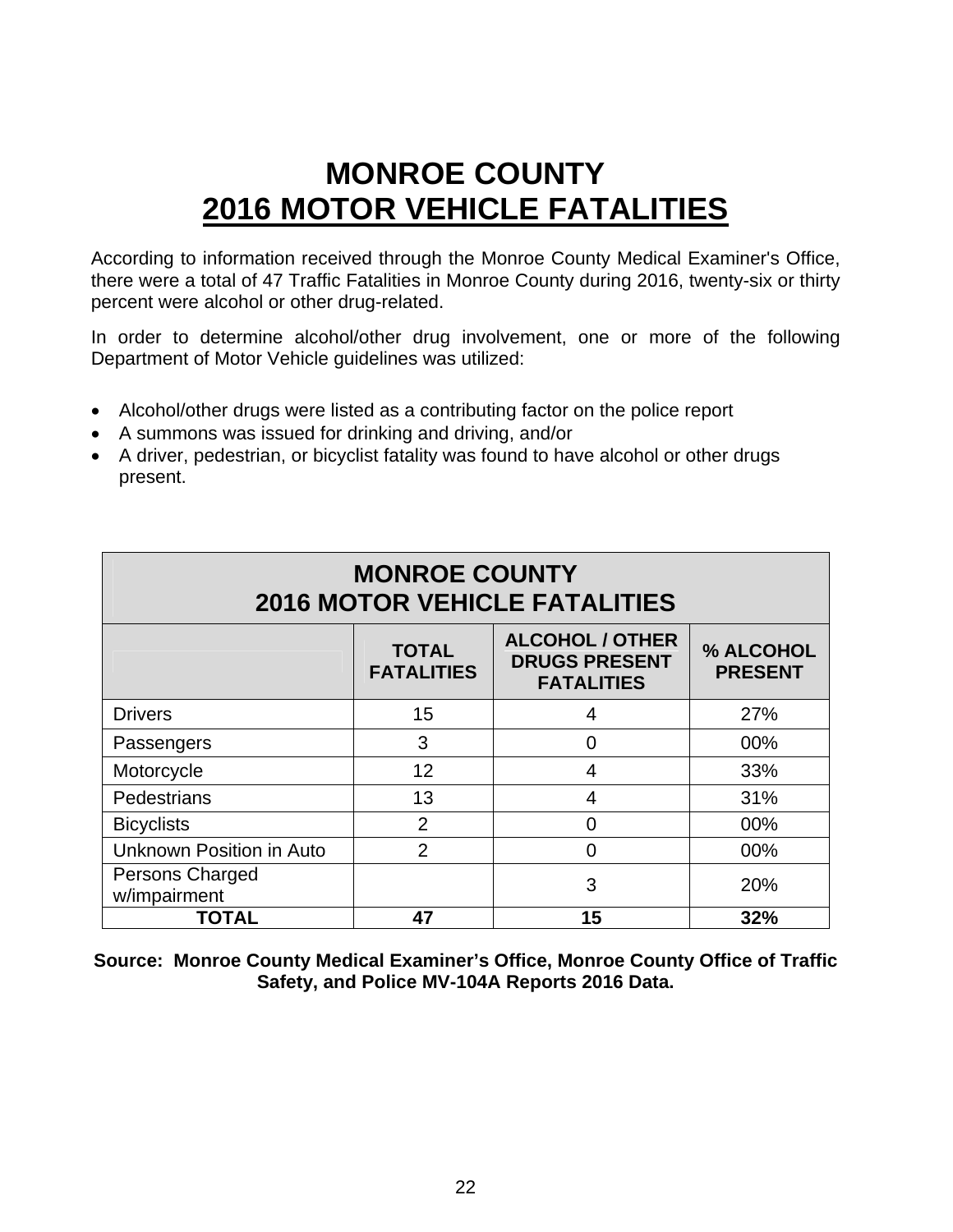### **MONROE COUNTY 2016 MOTOR VEHICLE FATALITIES**

| <b>YEAR</b> | <b>TOTAL TRAFFIC</b><br><b>FATALITIES</b> | <b>ALCOHOL/DRUGS</b><br><b>PRESENT FATALITIES</b> | % ALCOHOL/<br><b>OTHER DRUGS</b><br><b>PRESENT</b> |
|-------------|-------------------------------------------|---------------------------------------------------|----------------------------------------------------|
| 2011        | 42                                        | 18                                                | 43%                                                |
| 2012        | 35                                        | 12                                                | 34%                                                |
| 2013        | 34                                        | 14                                                | 41%                                                |
| 2014        | 37                                        | 10                                                | 27%                                                |
| 2015        | 33                                        |                                                   | 18%                                                |
| 2016        |                                           | 15                                                | 32%                                                |

### **MONROE COUNTY MOTOR VEHICLE FATALITIES 2011-2016**



**Source: Source: Monroe County Medical Examiner's Office, Monroe County Office of Traffic Safety, and Police MV-104A Reports \*2016 Data.**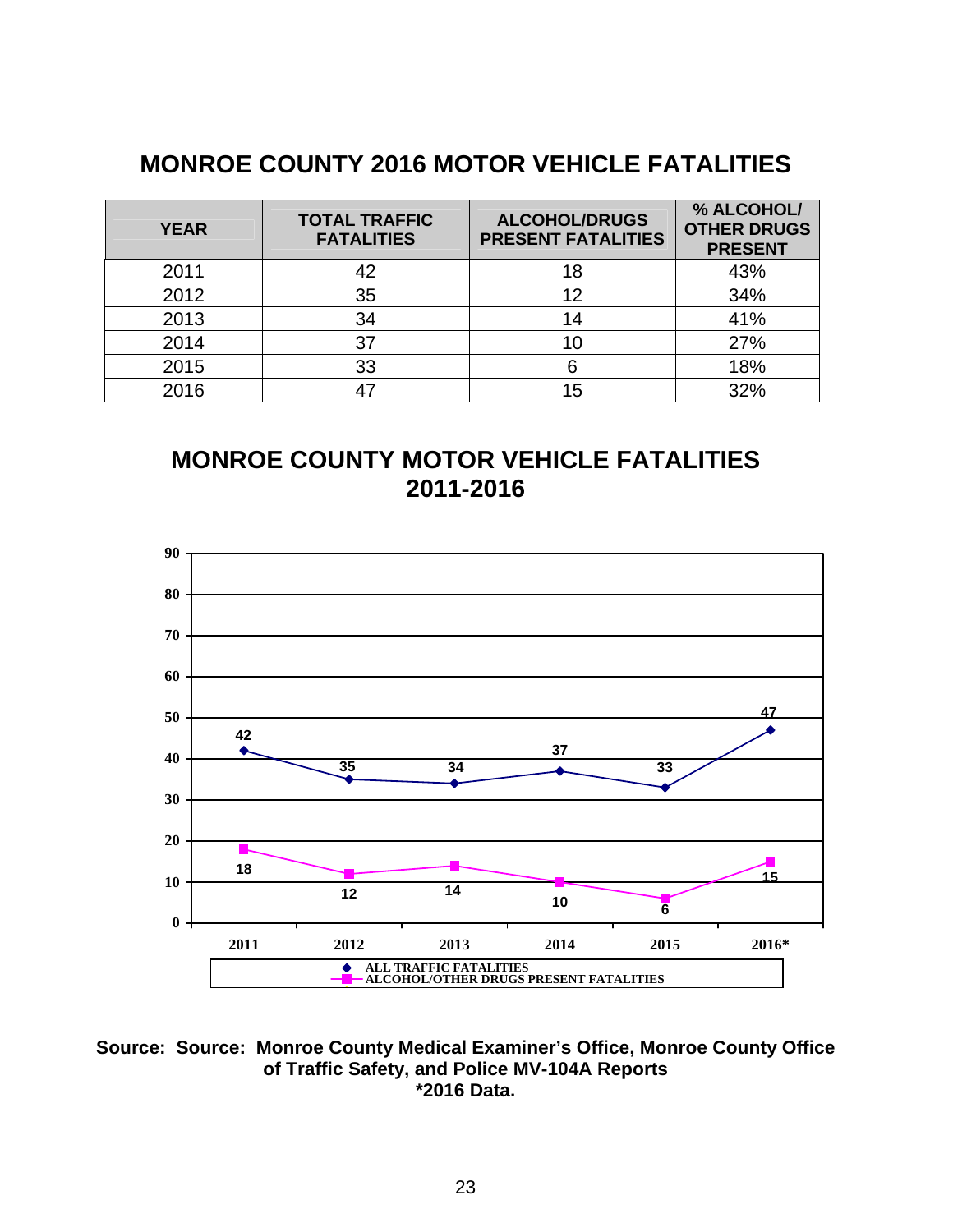### **MONROE COUNTY ALCOHOL/OTHER DRUG-RELATED FATALITIES - by Age**

| <b>Ages</b>   | 2012           | 2013 | 2014           | 2015     | 2016           | <b>Average</b><br>2012-2016 |
|---------------|----------------|------|----------------|----------|----------------|-----------------------------|
| $0 - 14$      | 0              |      |                | 0        | 0              | 1.8                         |
| $15 - 19$     | 0              | 4    | 0              | $\Omega$ | 0              | 1.8                         |
| $20 - 24$     | 4              |      | 2              | 3        | 3              | 22.8                        |
| $25 - 34$     |                |      | $\overline{2}$ | 2        | 4              | 22.8                        |
| $35 - 44$     | $\overline{2}$ | 2    |                |          |                | 12.2                        |
| $45 - 64$     | 4              | 4    | 3              | $\Omega$ | 5              | 28.1                        |
| $65 +$        |                | 2    |                | O        | $\overline{2}$ | 10.5                        |
| <b>TOTALS</b> | 12             | 14   | 10             | 6        | 15             |                             |

### **AVERAGE (BY AGE) 2012 - 2016 ALCOHOL/OTHER DRUG-RELATED FATALITIES**



**Source: Institute for Traffic Safety Management and Research \*2016 Preliminary Data.**